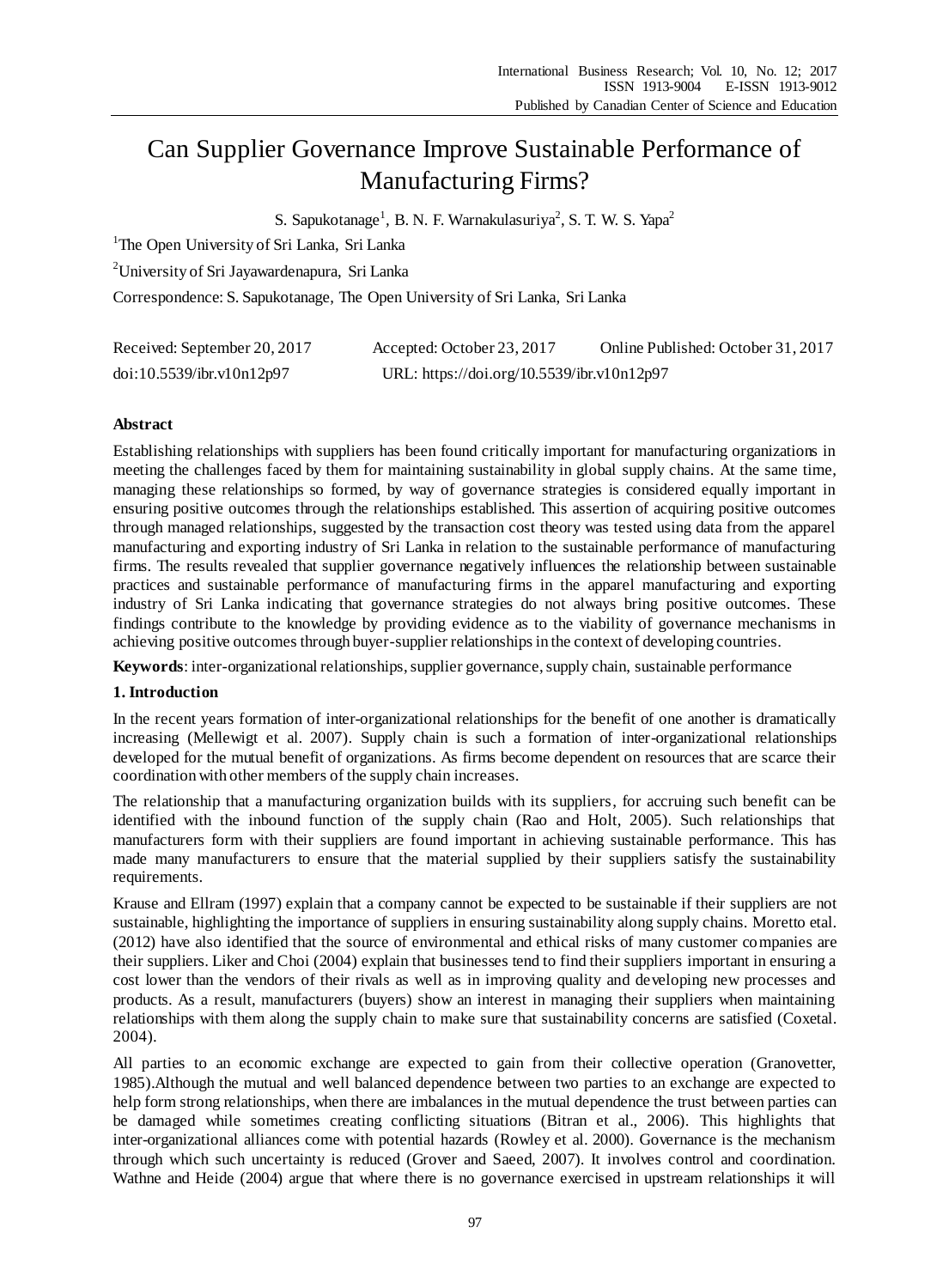negatively influence the manufacturer's ability to respond to uncertainty in the downstream market. Carey and Lawson (2011) too share a similar view when they say that the performance of the supply chain can be improved with the social capital built up through enhanced supplier relationships (Nahapiet and Ghoshal, 1998). The implication is that without mitigating the uncertainty in the relationships with the suppliers a firm is unable to meet the expectations of their customers (Carey and Lawson, 2011).

Accordingly, supplier governance can be expected to bring positive outcomes to the manufacturer in his transactions with the supplier. On this ground, the researcher argues that if sustainable performance of manufacturing organizations is attributed to an outcome of social capital formed through supplier relationships (since social capital is the result of cognitive, relational and structural capital), through the application of supplier governance those organizations should be able to improve their sustainable performance. Sustainable performance is an outcome of sustainable practices. Therefore, it is reasonable to expect supplier governance to have a positive moderating effect on the relationship between these sustainable supply chain practices and sustainable performance of manufacturing organizations. Although there are many organizations in the South Asian region that have undertaken significant efforts towards establishing sustainable supply chain management initiatives, the researcher found that no previous research has tested an empirical link between how supplier governance could impact such efforts and resultant subsequent improvements in sustainable performance. Therefore it is important to address the role of supplier governance for bringing about favourable results from the relationship between the supplier and the focal manufacturing firm in achieving sustainable performance through sustainability initiatives. Present study addresses this need of identifying how a manufacturing firm gets the benefit of supplier relations towards achieving sustainable performance through supplier governance by examining the moderation effect of supplier governance. This paper presents the results of a survey conducted among apparel manufacturing and exporting organizations in Sri Lanka to address the above need.

The paper begins by presenting the theoretical foundation for understanding governance mechanisms in inter-organizational relations. Then it presents the conceptual model developed to test the moderation effect of supplier governance. It is followed by outlining the methodology employed to empirically test the conceptual model. The findings are tested using variance based structural equation modelling (PLS) with Smart PLS 3.0. The paper concludes with an analysis of the impact of governance mechanisms used by apparel manufacturing and exporting firms of Sri Lanka to manage their suppliers, in moderating the relationship between sustainable supply chain practices they adopt and the resulting sustainable performance.

#### **2. Theory on Governance Mechanisms**

The general understanding of theory on governance is that the characteristics of transactions translate into exchange hazards, which might be managed through governance. There are explanations in literature emphasizing the use of governance as a mechanism for reducing risk of opportunism as well as a coordinating tool against exchange hazards.

The mechanisms used to govern relationships have been categorized in literature as contractual governance (governance through formal contracts) and relational governance (governance based on trust) depending on the above stated nature of governance exercised. Contractual governance relies on the use of formalized, legally binding agreements to govern the buyer-supplier relationship (Zhao et al., 2008, Carey and Lawson, 2011). They include the formal contracts which include the promises or obligations to perform particular actions in the future (Espallardo et al., 2010). Here the parties to the exchange predict the potential hazards and define remedies for foreseeable contingencies (Poppo and Zenger, 2002). In relational governance, relational norms such as trust is expected to operate as a self-enforcing safeguard against inherent hazards. Trust and formal contracts have been identified as both substitutes and complements when they are considered as governance mechanisms. Whatever the way governance mechanisms are identified they are expected to make the governance possible by way of either control or coordination. In strategic management, transaction cost economics and the resource-based view are two theoretical perspectives that have been prominent in understanding the governance of inter organizational relations which aims at mitigation of opportunism and misappropriation of value by either parties in their relationships with other parties to an exchange. Transaction Cost Theory addresses both the controlling and coordination purposes sought by governance mechanisms in terms of contractual and relational governance. It promotes the idea that governance mechanisms serve the purpose of controlling when the parties to an exchange are well aware of its operation and thus reducing the transaction costs associated with it. The costs involved in engaging in activities that are not favourable to either party are minimized when the terms and conditions are laid down clearly. It could also be argued that when a formal contract exists it improve s the understanding between the parties, enabling the buyer and the seller to strengthen relational governance.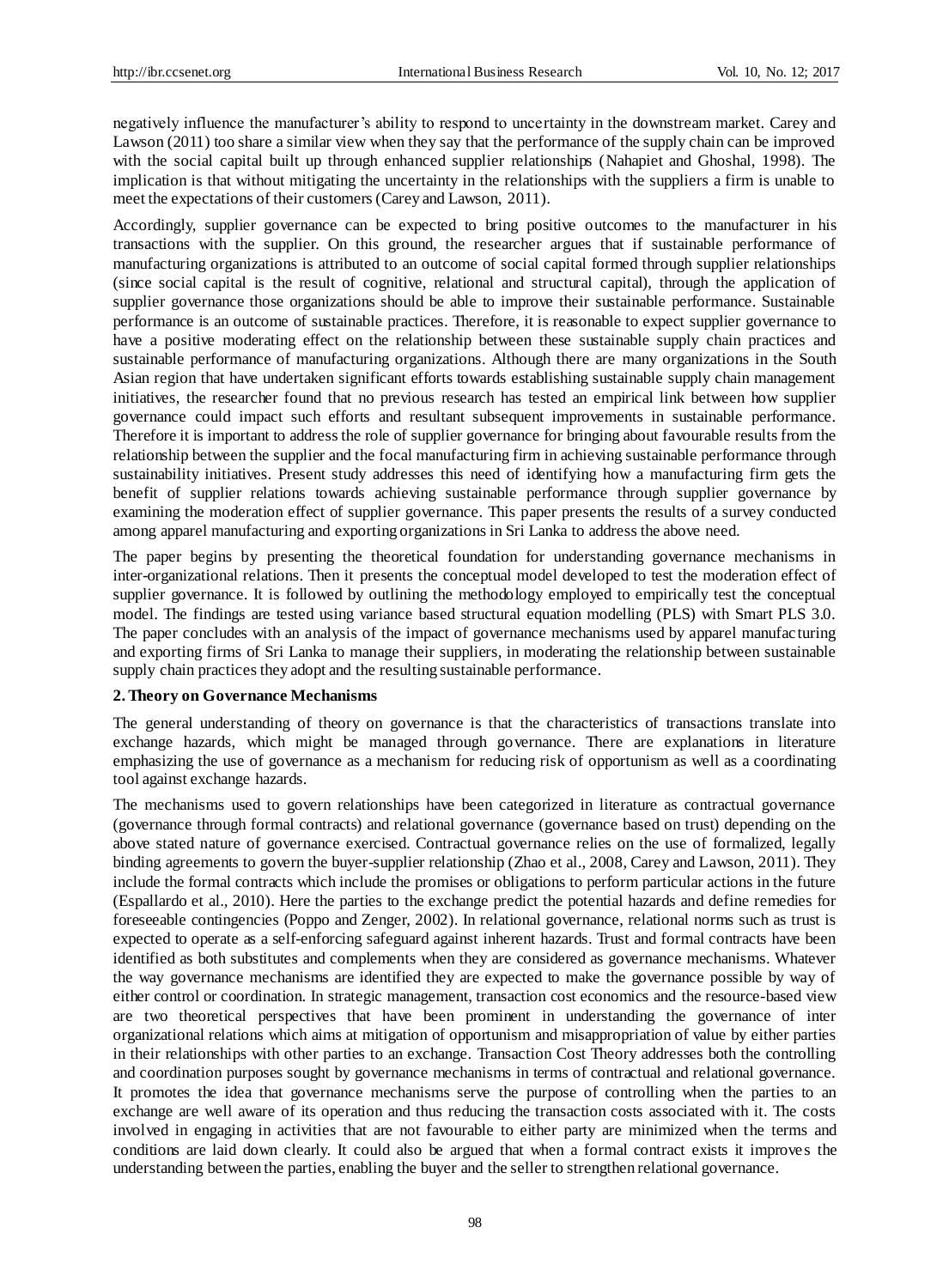## **3**. **The Conceptual Model**

A conceptual model was developed in this study based on literature to empirically test the moderating impact of above said governance in relation to suppliers in buyer-supplier relationships. It was developed mainly based on the argument that when an individual member of a supply chain works in collaboration with another member they can move towards better performance. The researcher found the roots of this argument embedded in the social capital theory whereby the social connections in a network are supposed to bring positive outcomes for member firms (Nahapiet and Ghoshal, 1998). Accordingly, forming such relationships with suppliers in the supply chain network should provide an added advantage to the organization.

The conceptual model developed for the purpose of the present study, based on the above argument contains three constructs: supplier governance, sustainable supply chain practices and sustainable performance. The independent variable in this model is the sustainable supply chain practices. Sustainable performance is taken as the dependent variable. Since the magnitude of supplier governance is expected to moderate the impact of sustainable supply chain practices on the sustainable performance (explained in the agency theory and Transaction Cost Economics) the supplier governance becomes the moderator variable.

Although sustainable supply chain practices have been discussed in many research studies before, the framework suggested by Beske and Seuring (2014) provides a sound classification of dimensions. With the dimensions introduced by Beske and Seuring (2014) researcher could identify sustainable supply chain practices as a multidimensional construct. Law et al. (1998) explain that the dimensions of a multidimensional construct can be conceptualized under an overall abstraction and it is theoretically meaningful and parsimonious to use this overall abstraction as a representation of the dimensions. Therefore the researcher treats sustainable supply chain practices as a multidimensional construct consisting of the dimensions identified by Beske and Seuring (2014). The application of the Triple Bottom Line approach is not evident in the previous studies in conceptualizing sustainability. Present study analyses sustainable performance as a multidimensional construct consisting of environmental, economic as well as social performance. Supplier governance also is identified in a hybrid governance (plural form of governance) structure (Cai et al., 2009) with contractual governance and relational governance as dimensions.

## *3.1 Sustainable Performance*

The impact of an organization's activities on air, water and energy are identified to reflect the *environmental performance*. *Social performance* is measured in terms of the impact of an organization's activities on the communities (Schaltegger and Burritt 2014). *Economic performance* of an organization is its financial achievement. Therefore, in the present study an organization is considered sustainable in its performance if it was able to produce satisfactory results in all the three areas of performance reflected by the above indicators (Triple Bottom Line approach).

#### *3.2 Sustainable Supply Chain Practices*

The sustainable practices identified and discussed in literature are introduced under a set of five broad headings (umbrella terms) by Beske and Seuring (2014) in a piece of more recent scholarly work. They identify these five broad headings as 'categories'. They are orientation, continuity, collaboration, risk management and pro-activity directed at sustainability of organizations. This classification has been done taking in to consideration the relationship of each practice to the strategy of an organization, its structure and the processes involved. The sustainable practices that are linked to the strategic level of an organization are the orientation towards the triple bottom line and supply chain management. These are listed under the broad category of '*orientation*'. The structure related practices are categorized as '*continuity*' which involves long term relationships, supply chain partner selection and partner development. *Risk management* and *pro-activity* are the categories of sustainable practices related to the processes of an organization. Selective monitoring, standards and certification and identifying pressure groups are the practices related to risk management. Learning, stakeholder management, innovation and life cycle assessment are identified as pro-activity related practices of sustainability. *Collaboration* is related both to the structure as well as the processes. Technological integration, logistical integration, enhanced communication and joint development are the practices related to collaboration.

## *3.3 Supplier Governance*

The moderating variable supplier governance was defined based on a literature review to include both contractual and relational mechanisms used by manufacturing organizations for proper control and coordination of their relationships with supplier.

*Contractual governance* includes relying on the use of formalized, legally binding agreements to govern the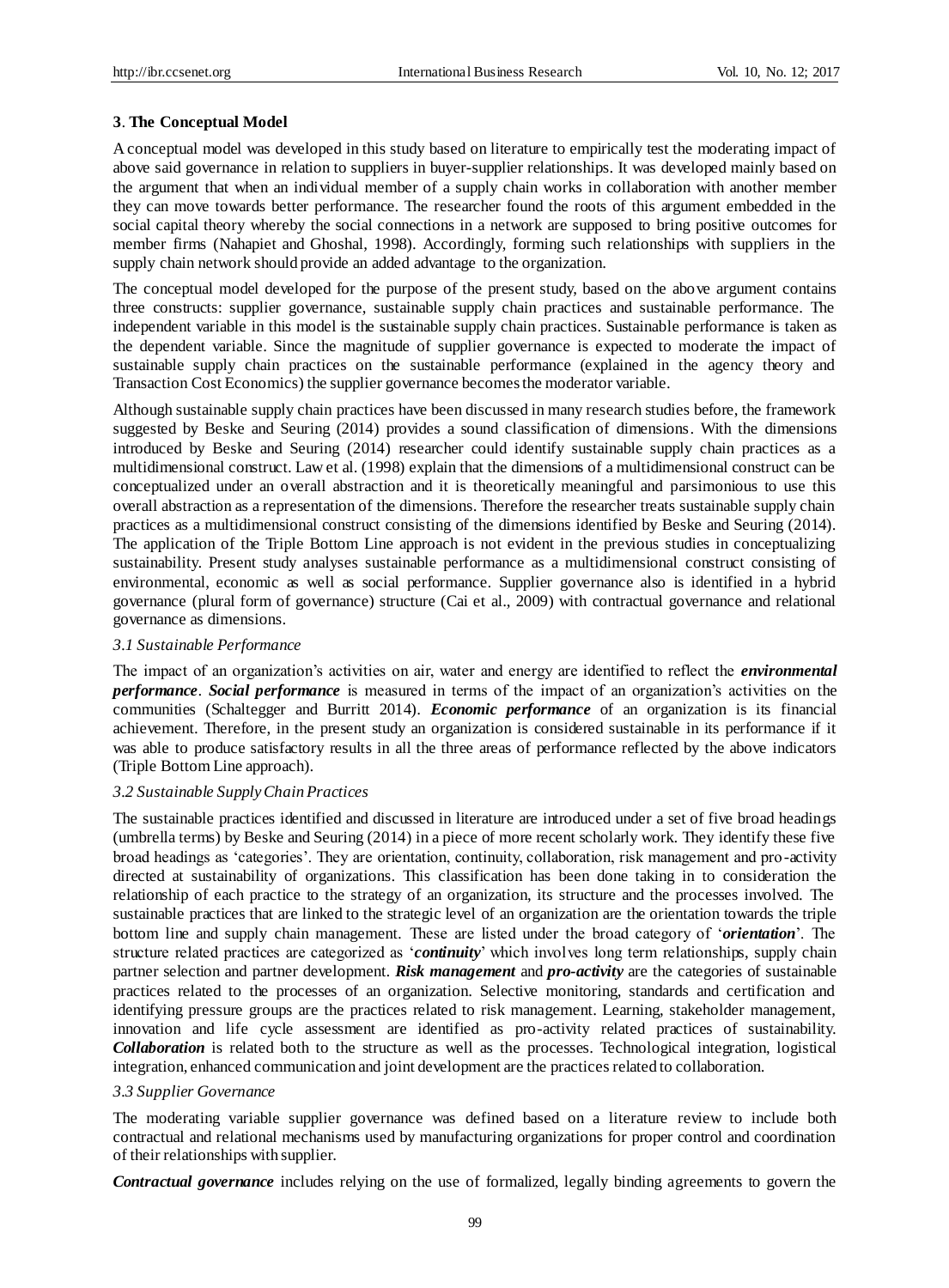buyer-supplier relationship (Zhao et al., 2008, Carey and Lawson, 2011). *Relational governance* is identified as the self-enforceability of restraining opportunistic behavior of suppliers, relying on social sanctions for restraining deviant behavior of suppliers. This also includes a mutually beneficial re-adjustment/ renegotiation process that is cooperative.

All the above major constructs that constitute the conceptual model; sustainable performance, supplier governance and sustainable supply chain practices are multidimensional. At the same time, the constructs representing the main dimensions are manifestations of the main construct (Jarvis et al., 2003). Therefore, the researcher specifies the proposed conceptual model shown in Figure 1 formed with the above constructs as a second-order reflective hierarchical model (Akter et al., 2010, Wetzels, 2009). One of the significant advantages of hierarchical modeling is that it allows for more theoretical parsimony and less model complexity (Law et al., 1998).



Figure 1. The Conceptual Model

#### **4. Hypotheses Development**

To embed the hierarchical model in a nomological network, the sustainable supply chain practices and supplier governance constructs were framed with the outcome construct sustainable performance through the development of hypotheses.

#### *4.1 Sustainable Supply Chain Practices and Sustainable Performance*

Carter and Rogers (2008) showed that firms strategically undertaking Sustainable Supply Chain Management can achieve higher economic performance than firms that pursue only one or two of the three components of the triple bottom line. Moretto et al. (2012) found that in the Italian fashion industry innovation performance in terms of sustainability could be improved through sustainable practices. Organizations that participate in environmental protection and fulfill social responsibility have been found to be compensated by an increase in long-term benefits (Brammer & Millington, 2008). At the same time, it is argued in literature how higher economic benefits empower corporations to take greater social responsibility. Those who are economically strong have been found to be capable of spending more money on pollution treatment, provide more benefits for society, and improve the welfare of their employees (Cao &Zhang, 2011). These explanations highlight a positive relationship between sustainable supply chain practices and sustainable performance. In explaining the positive relationship between sustainable supply chain practices and sustainable performance, the latter is calculated only in relation to environmental performance in many instances. Although it is the environmental performance or any other dimension that is considered to be 'sustainable performance' in literature, it is important to understand the relationship that exists between sustainable supply chain practices and sustainable performance considering all three dimensions of the Triple Bottom Line. The relationships that have been already identified in literature also have rarely focused on the developing countries. Rao and Holt (2005) explained the necessity of conducting similar studies in different countries to enable comparison. This gap in literature leads to a research question.

#### **Research Question 01**

What is the relationship between the adoption of sustainable supply chain practices and sustainable performance of individual organizations in the apparel manufacturing and exporting industry of Sri Lanka?

- A relational hypothesis is developed to address this question.
- H1: The higher the level of adoption of sustainable supply chain practices, the higher the level of sustainable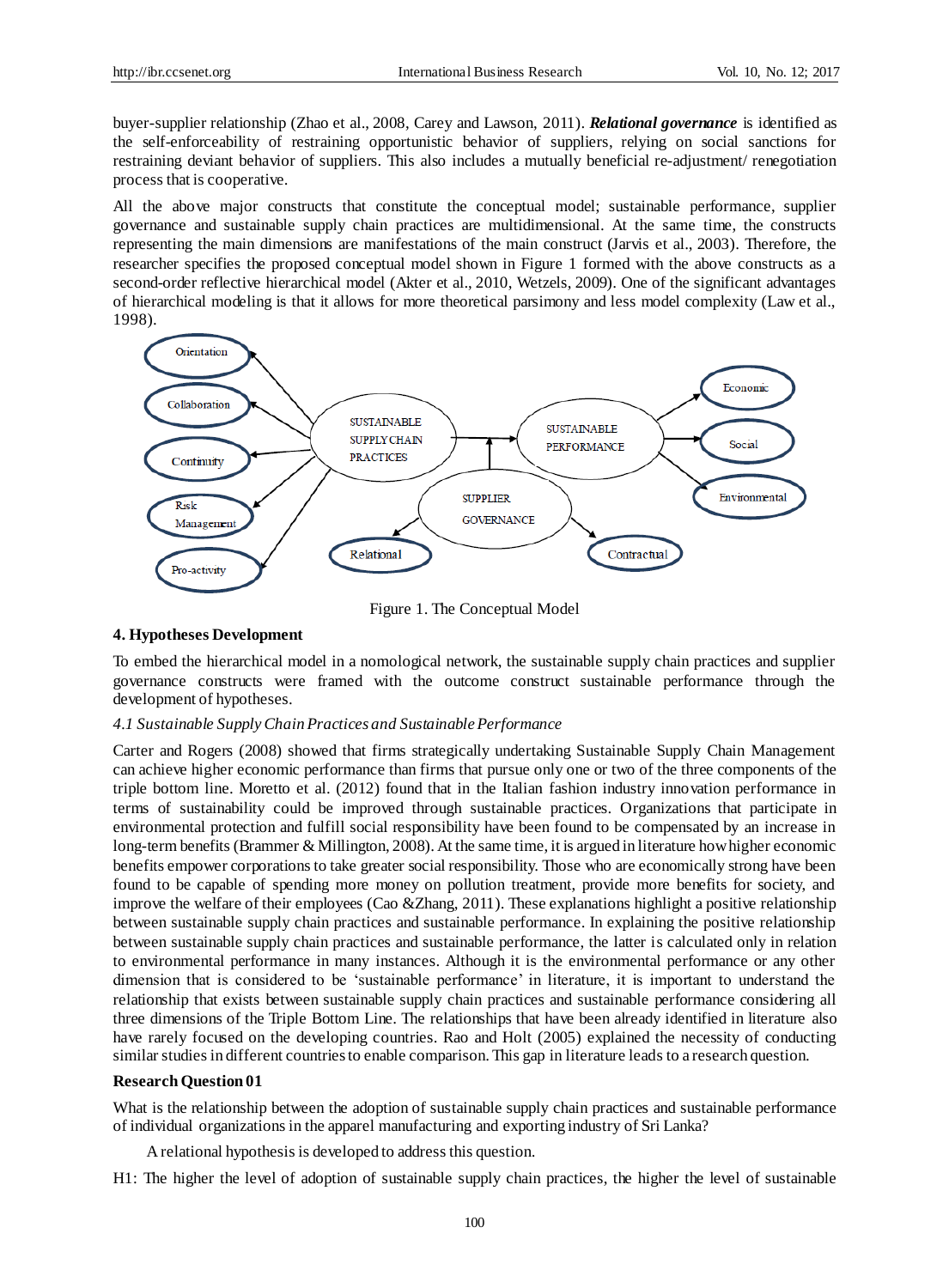performance of individual firms in the apparel manufacturing and exporting industry of Sri Lanka.

## *4.2 Supplier Governance and Sustainable Performance*

Verdecho et al. (2012) highlighted the fact that proper understanding of collaborative implications is often overlooked and this has caused collaborative relationships to fail. The explanation of Seuring and Muller (2008) that "supplier management for risk and performance" is necessary in meeting the sustainability needs emphasized by external triggers confirms the importance of a proper understanding of collaborative relationships. The importance of relational contract for supplier –buyer relationship which in turn affects supply chain performance has been emphasized by Chuah et al. (2010). Based on the predictions of Transaction Cost Analysis (TCA), Wathne and Heide (2004) explain that governance can improve focal company's performance. These authors have clearly identified sustainable performance to result from supplier evaluation, selection and development. They argue that the risks regarding social and environmental sustainability may be mitigated by the application of above strategies. Carter and Rogers (2008) explain that firms that are dependent upon external resources can improve their economic sustainability through vertical coordination indicating that working closely with suppliers can lead to sustainable performance.

But how the governance structure influences sustainable performance is also an area that has not been covered by literature. Therefore a gap is created as to how supplier governance can affect the sustainable performance of organizations leading to another research question. In the present study this gap in literature is addressed in relation to a developing country.

## **Research Question 02**

What is the impact of supplier governance practices on the sustainable performance of individual firms in the apparel manufacturing and exporting industry of Sri Lanka?

Relational hypothesis H2is developed to address this question.

H2: The higher the level of application of supplier governance practices, the higher the level of sustainable performance of individual firms in the apparel manufacturing and exporting industry of Sri Lanka.

## *4.3 Supplier Governance Practices towards the Relationship between Sustainable Supply Chain Practices and Sustainable Performance*

The summary of the previous explanations is that buyer- supplier relationships involve risks and uncertainty and supplier governance is a preventive mechanism. Therefore it is important to know how supplier governance can moderate the relationship between the sustainable supply chain practices and sustainable performance of individual apparel manufacturing and exporting firms since the implication of Transaction Cost Theory is that governance mechanisms bring better outcomes for the parties to a contract. The researcher found no previous studies that focused on studying this relationship. Literature could not be traced to empirically support this relationship. Therefore, a research question is formed to address this gap.

## **Research Question 03**

What is the impact of supplier governance practices towards the relationship between sustainable supply chain practices and sustainable performance of individual firms in the apparel manufacturing and exporting industry of Sri Lanka?

Relational hypothesis H3is developed to address this question.

H3: The higher the level of supplier governance the better will be the relationship between sustainable supply chain practices and sustainable performance of individual firms in the apparel manufacturing and exporting industry of Sri Lanka.

## **5. Methodology**

## *5.1 Sampling*

Data for this study was collected from the apparel manufacturing and exporting industry of Sri Lanka. There were two specific reasons behind the selection of the apparel manufacturing and exporting industry to represent the sample. First being the availability of clearly identified buyer – supplier relationships in the supply chains in which these firms are members. The second reason was that the organizations in this industry operate in the global network where sustainability is a major requirement for survival. The sampling unit of the study included individual organizations in this industry. A person at the management level of each of these organizations was identified to respond to the questionnaire.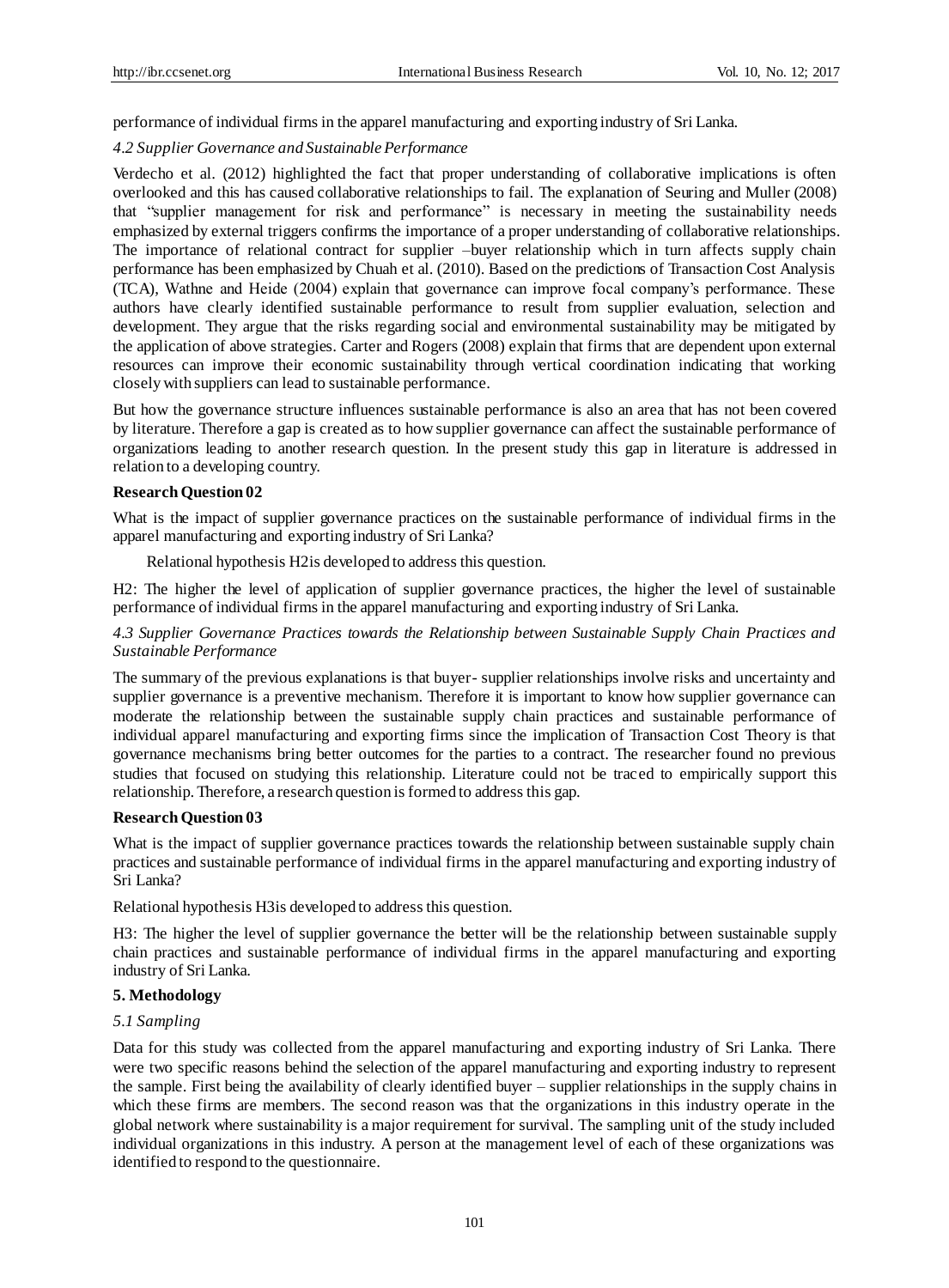#### *5.2 Data Collection*

A pre-designed questionnaire was used as the research instrument to collect the data required for the study.154 apparel manufacturing and exporting organizations of Sri Lanka responded to the questionnaire.

The questions in the research instrument were based on the indicators of each dimension of the second order constructs identified from the literature review and purified after a pilot test [Statistical Package for Social Science (SPSS) was used for data cleaning and preliminary analysis before the final 154 cases were analyzed using Partial Least Squares – Structural Equation Modelling (PLS-SEM)].

Sustainable Performance consisted of 11 indicators (environmental performance3, social performance 5 and economic performance 3). Sustainable supply chain practices had 28 indicators (orientation 4, continuity 9, collaboration 2, risk management 7 and pro-activity 8).The moderating variable supplier governance had 7 indicators (contractual governance 3 and relational governance 4).The perceptual evaluations of the respondents for the indicators of sustainable supply chain practices and supplier governance were measured in a structured format on a five-point Likert-type scale, ranging from "strongly agree" to "strongly disagree." The five-point scale used to measure the perceptual evaluations for sustainable performance ranged from "strong positive variations" to "strong negative variations." The measurement scale of the present study used to measure perceptual evaluations of the respondents assigned a score of '1' if the respondents strongly agreed to the statements presented by the researcher.

#### *5.3 Data Analysis Strategy*

The researcher needed to establish rigor in the present study since the model explains something that is poorly or imperfectly understood beforehand. This necessitated to enable the researcher to discover the regularities that will allow adequate prediction of sustainable performance of organizations and the role of supplier governance. Variance based SEM (PLS) is found more suitable for studies that are relatively complex and the phenomenon under study is new or changing(Hair et al., 2012).At the same time since each of the constructs in the model were multidimensional, in selecting the analysis strategy, the ability of it to address complex models was also a consideration. Variance based SEM (PLS) enables analysis of models consisting of constructs involving more than one dimension when indicators are manifestations of constructs (Wilson, 2010, Hair et al., 2012). In addition, PLS-SEM was also suitable due to the integration of a newly-introduced construct (sustainable performance addressing the triple bottom line) to the model, that was seldom being examined in previous studies (Afthanorhan, 2013). Besides the examination of direct effect between sustainable supply chain practices and sustainable performance, researcher was more interested in understanding the moderating effect of supplier governance. The identification and quantification of moderating effects in complex causal structures could be analyzed by means of Partial Least Squares Path Modeling (Henseler and Fassott, 2010, Henseler and Chin, 2010, Hair Jr. et al., 2016). These reasons lead the researcher to use variance based SEM (Partial Least Squares) path modelling for analyzing the collected data.

#### **6. Results**

#### *6.1 Role of Suppliers in the Apparel Exporting Industry of Sri Lanka*

Before explaining the role of supplier governance the researcher found it important to explain the role of suppliers in the apparel exporting industry of Sri Lanka. In order to collect data for this purpose there were a few close ended questions presented to the respondents in the main survey. These data revealed that all firms were dealing with local as well as overseas suppliers, More than 50% of the fabric used for manufacturing was obtained from overseas suppliers. The other raw materials obtained from suppliers were thread, packing material, dye, chemicals, accessories etc. Table 1 summarizes the type of suppliers that the apparel manufacturers buy raw materials from and the materials that they obtain from them.

| Table 1. Type of Supplier and Materials Obtained |
|--------------------------------------------------|
|--------------------------------------------------|

|          | $\mathbf{r}$<br>Fabric | m<br>'hread | Dve | <i>Chemicals</i> | material<br>Packing | Other                    |
|----------|------------------------|-------------|-----|------------------|---------------------|--------------------------|
| Jverseas | 75%                    | 20%         | 22% | 05%              | 30%                 | $\overline{\phantom{0}}$ |
| Local    | 25%                    | 80%         | 78% | 95%              | 60%                 |                          |

The respondents were required to state whether they consider it important for their suppliers to be sustainable. The opinion of each of the respondents was that they need to be. Then the respondents were asked why they consider it important. The responses for the reasons given were as shown in Table 2.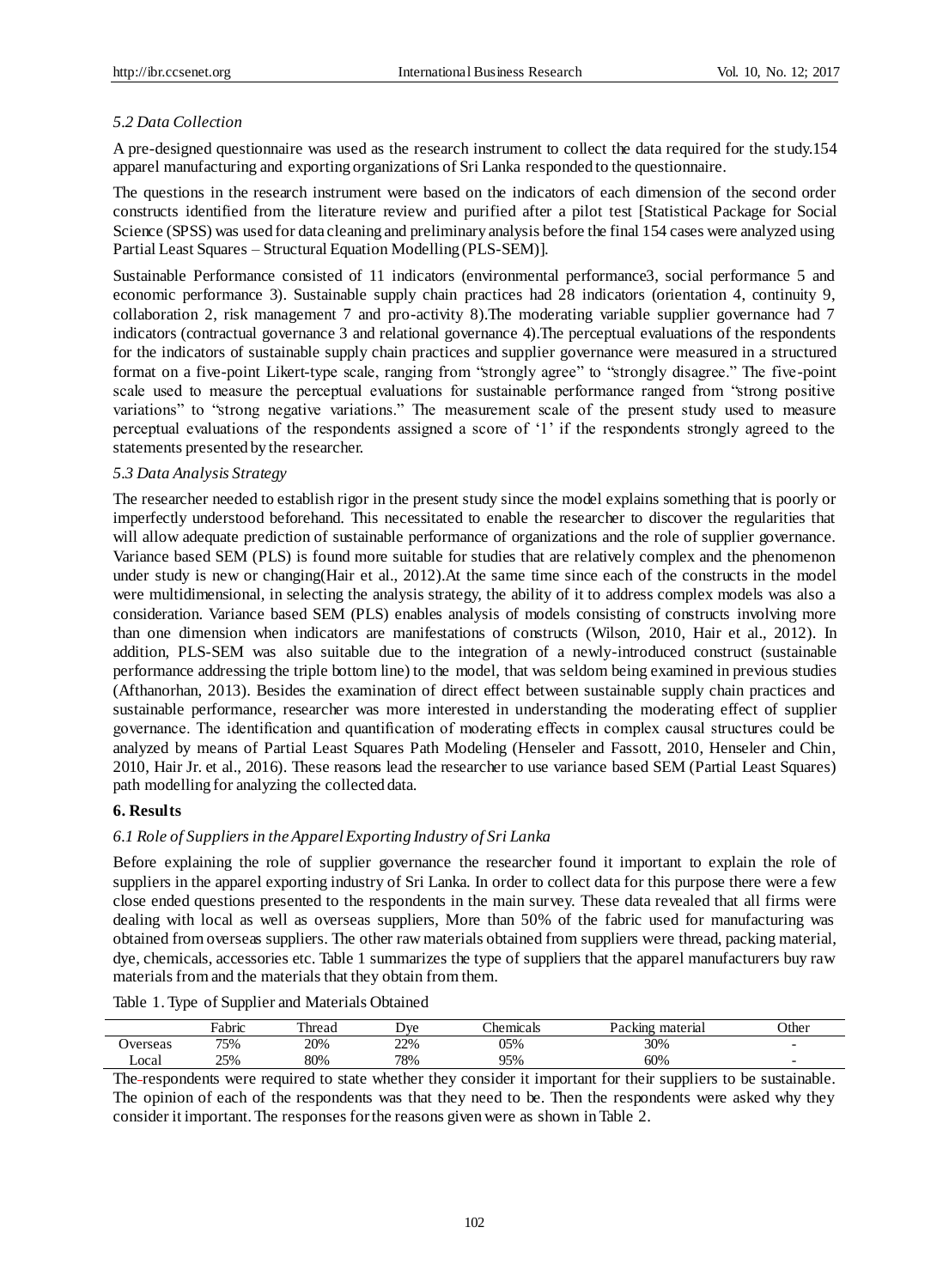|  |  |  |  |  |  |  | Table 2. Reasons for Considering Supplier Sustainability Important |  |  |
|--|--|--|--|--|--|--|--------------------------------------------------------------------|--|--|
|--|--|--|--|--|--|--|--------------------------------------------------------------------|--|--|

|                                                    | Strongly<br>Agree | Agree | Neither agree nor<br>disagree | Disagree | Strongly<br>Disagree |
|----------------------------------------------------|-------------------|-------|-------------------------------|----------|----------------------|
| To ensure the chemicals used in the fabric are not |                   | 98%   | 02%                           |          |                      |
| hazardous                                          |                   |       |                               |          |                      |
| Customers will assess us on our sustainability     | 80%               | 19%   | 01\%                          |          |                      |
| Sustainable practices of suppliers will affect the |                   | 100%  |                               |          |                      |
| quality of our output                              |                   |       |                               |          |                      |
| Choosing sustainable suppliers will build our      | 95%               | 0.5%  |                               |          |                      |
| image in the customer                              |                   |       |                               |          |                      |

The responses of the participants when they were asked what should be done to maintain the sustainable behavior of suppliers were as shown in Table 3.

Table 3. Mechanisms for Ensuring Supplier Sustainability

|                                                  | Strongly<br>Agree | Agree | Neither agree nor<br>disagree | Disagree | Strongly<br>Disagree |
|--------------------------------------------------|-------------------|-------|-------------------------------|----------|----------------------|
|                                                  |                   |       |                               |          |                      |
| Bind with legal contracts                        | 65%               | 35%   |                               |          |                      |
| Apply monetary sanctions against them            |                   | 18%   | 82%                           |          |                      |
| Maintain close relationships with<br>suppliers   | 76%               | 34%   |                               |          |                      |
| enabling self-enforceability                     |                   |       |                               |          |                      |
| Develop a mutual understanding with the supplier | 70%               | 30%   |                               |          |                      |

The descriptive statistics related to supplier governance helped in understanding the types of practices adopted and their level of adoption. It was interesting to find that none of the firms were confined to practice solely one type of governance. Rather all of them were practicing a combination of the two types of practices at different rates. The mean value for level at which the supplier governance was practiced in the apparel exporting industry of Sri Lanka was 1.93. This was a mean value closer to '2'. It was an indication that supplier governance was prevalent in the apparel exporting industry of Sri Lanka at a considerable level. When the responses for individual dimensions were examined contractual governance could be observed with a mean value of 1.94. The descriptive statistics in relation to relational governance was a mean value of 1.90. It is clearly evident from these statistics that the apparel exporters of Sri Lanka rely more on relational governance in managing their suppliers than exercising contractual governance.

These statistics are shown in Table 4.

Table 4. Descriptive Statistics for Supplier Governance

| Type of Governance | Mean |
|--------------------|------|
| Overall            | 1.93 |
| Contractual        | 1.94 |
| Relational         | 1.90 |

Further a one sample T-Test was carried out in order to compare means. For this, decision criteria were developed as the data was 'interval'. Accordingly an Assumed Mean of 1-2.49 was considered high, 2.5-3.49 considered moderate and 3.5 and above as low. According to the data collected the observed mean for supplier governance was 1.93 which falls between 1 and 2.49 of the decision criteria. This level of adoption could be considered as high according to the decision criteria. The t–statistic for this test to examine the difference between the observed and the assumed means was found significant proving that the level of application of supplier governance is high among individual firms in the apparel exporting industry of Sri Lanka.

The One sample T- Test carried out for the responses of apparel exporters of Sri Lanka, for Sustainable supply chain practices as well as Sustainable performance also revealed their existence at 'high' levels. This confirmed the researcher that it is reasonable to use the data collected for further analysis. PLS 3.0 software was used to do the variance based structural modeling in analyzing the relationships hypothesized at the outset of the study.

#### *6.2 Model Specification*

Before running the PLS analysis with Smart PLS 3.0 software, the model was specified enabling the researcher to distinguish between the measurement model which related constructs to their measures and the structural model which related the constructs to each other. In constructing the measurement model for this study it was important for the researcher to distinguish between the latent constructs and the manifest variables (their measures).Since all the constructs in the conceptual model are multi- dimensional the dimensions of the main constructs are identified as first order constructs and they become manifestations of the second order constructs. Since constructs of this study are linear combinations of their measures the researcher identified the Principal Factor (Reflective) model suitable for the present study (Bollen and Lennox,1991, Bollen, 2002). In otherwords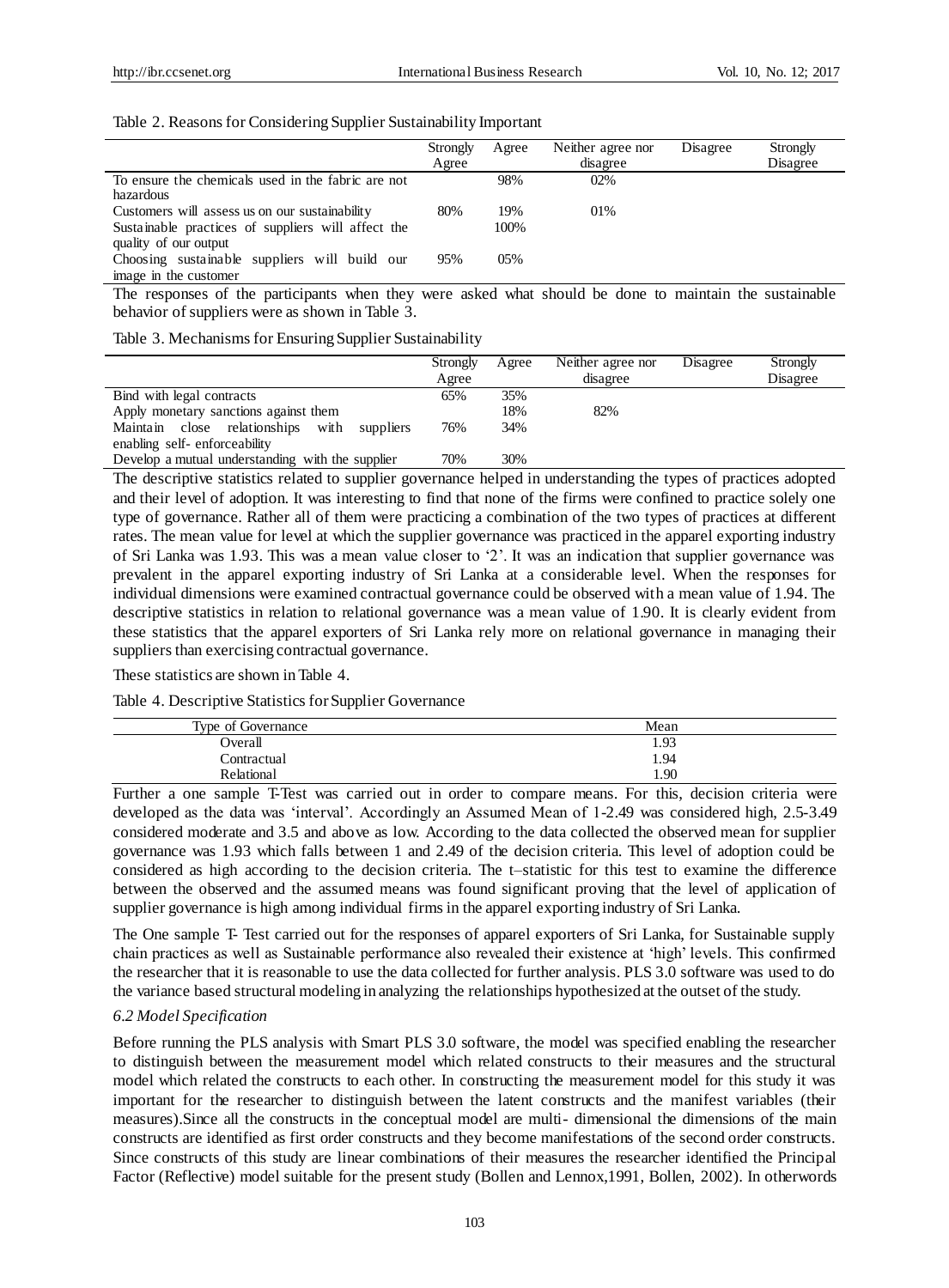CR AVE

the co-variation among measures is caused by and therefore reflects variation in the underlying latent factor (Jarvis, et al., 2003). A model was developed to show these relationships where the second order constructs that contained all indicators of first order constructs were identified with the repeated indicator approach (Wilson,2010, Wetzels, et al.,2 009, Akter et al., 2010).The detailed procedure of constructing the path model using Smart PLS 3.0 is explained below.

(1) Constructing the first-order latent variables (LV) and relating them to their respective manifest variables using reflective outer model.

(2) The second-order latent variables were constructed by relating them to the underlying first-order latent variables using reflective outer model. For the second order latent variable sustainable supply chain practices (SUSPRAC), the first order latent variables were orientation (ORI), continuity (CON), collaboration (COL), risk management (RISM) and pro-activity (PRO). For the second order latent variable sustainable performance (SUSP), the first order latent variables were environmental performance (ENVP), economic performance (EP) and social performance (SOCP). For the second order latent variable supplier governance (SUSGOV), the first order latent variables were contractual governance (CONGOV) and relational governance (RELGOV).

6.2.1 Assessment of the Measurement Models at the Item Level and Higher-Order Level

Hierarchical model so developed was then estimated using PLS path modeling. Estimates for thefirst-order loadings, second-order loadings and structural parameters could be obtained from this exercise. A nonparametric bootstrapping procedure was used to obtain standard error and calculate t-statistics for inferential purposes. The psychometric properties of the latent variables and the structural relationships were then assessed using the estimates obtained.

#### 6.2.1.1 Assessing the First Order Constructs

Assessment of reflective measurement models includes examining composite reliability to evaluate internal consistency, individual indicator reliability, and average variance extracted (AVE) to evaluate convergent validity. In addition, the Fornell-Larcker criterion and cross loadings are used to assess discriminant validity (Chin 1998, 2010, Hair et al., 2012, Henseler et al., 2015, 2016, Gefen and Straub, 2005, Mulaik, 2009, Hair et al., 2013).

The exercise of assessing the above mentioned psychometric properties (validity and reliability) of the measurement model of this study was exercised by performing the Confirmatory Factor Analysis (CFA). The unidimensionality and internal consistency of the measures, were the first properties to be assessed. Data presented in Table 5 confirms the unidimensionality of the latent variables. Having confirmed the unidimensionality, composite reliability and Cronbach alpha, the obtained values were compared against the standard values of 0.70 (Hair etal., 2012, Cronbach, 1951). As shown in Table 5 these values relating to the latent constructs of the model met the threshold levels demonstrating the internal consistency. Convergent validity of the measures is evaluated by the value for Average Variance Extracted of each construct (Fornell and Larcker, 1981). According to Chin (1998) the AVE value of each construct should be 0.50 or more. Thus the Convergent validity for the measures was confirmed since the AVE exceeded the threshold value of 0.5.Discriminant validity was adequately demonstrated as all the PLS indicators load much higher on their hypothesized factor than on other factors (own loading are higher than cross loadings)(Chin 1998, 2010,Hair et al., 2012, Henseler et al.,2015,2016, Gefen and Straub, 2005, Mulaik, 2009, Hair et al., 2013). The Fornell and Larcker (1981) criteria was also satisfied by the first order constructs ensuring discriminant validity as shown in Table 6.

| Consulati   | 11 U                                                                                                           | LOGUILE | Cromoden<br>Alpha | ◡     | 71 V L |
|-------------|----------------------------------------------------------------------------------------------------------------|---------|-------------------|-------|--------|
| Orientation | o1. Top management provides support for reaching sustainability in the<br>supply chain.                        | 0.815   |                   |       |        |
|             | <b>o2.</b> There is integration of sustainability in the organization's strategy and<br>strategy formulation.  | 0.907   | 0.884             | 0.920 | 0.743  |
|             | <b>03.</b> There is dissemination and acceptance of sustainability<br>values throughout the company.           | 0.847   |                   |       |        |
|             | <b>o4.</b> Integration of supply chain management thinking and<br>goals into day to day management is present. | 0.875   |                   |       |        |
| Continuity  | con1. Management takes a considerable effort towards<br>maintaining a reasonable quality of life among supply  | 0.837   |                   |       |        |
|             | chain partners<br>con2. Engages in Supplier development Shares common<br>goals and structures with suppliers.  | 0.817   | 0.944             | 0.952 | 0.690  |
|             | con <sub>3</sub> . Values trust as an important component Supplier                                             | 0.816   |                   |       |        |

Construct Item Loading Cronbach

### Table 5. Psychometric Properties of the First Order Constructs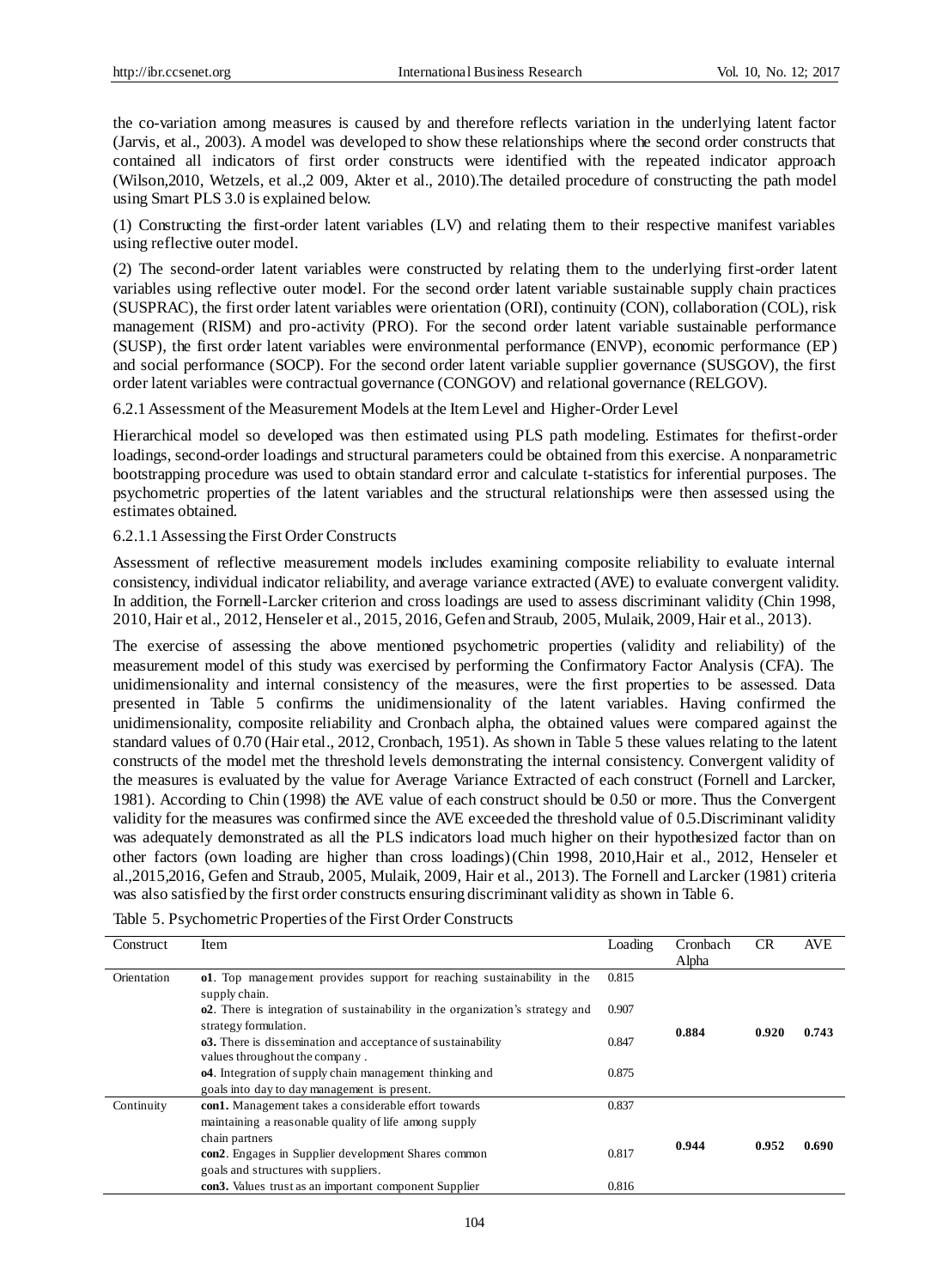|               | base is reduced to maintain satisfactory partners.                                                                   |                |       |       |       |
|---------------|----------------------------------------------------------------------------------------------------------------------|----------------|-------|-------|-------|
|               | con4. Managing relationships with strategic suppliers is                                                             | 0.884          |       |       |       |
|               | considered important.                                                                                                |                |       |       |       |
|               | con5. Maintains transparency.                                                                                        | 0.861          |       |       |       |
|               | con6. Regular inter-departmental and inter-organizational                                                            | 0.756          |       |       |       |
|               | meetings are held.                                                                                                   | 0.832          |       |       |       |
|               | con7. Shares common goals and structures with suppliers.<br>con8. Maintain mutually beneficial relationships sharing | 0.834          |       |       |       |
|               | risks and profits.                                                                                                   |                |       |       |       |
|               | con9. Suppliers are informed of changes to specifications and product                                                | 0.834          |       |       |       |
|               | design                                                                                                               |                |       |       |       |
| Collaboration | col1. Direct involvement of the company with its suppliers                                                           | 0.967          |       |       |       |
|               | and customers is encouraged in planning and forecasting                                                              |                |       |       |       |
|               | logistics.                                                                                                           |                | 0.917 | 0.960 | 0.923 |
|               | col2. Collaboration is maintained to enhance sustainability                                                          | 0.954          |       |       |       |
|               | performance.                                                                                                         |                |       |       |       |
| <b>Risk</b>   | r1. Evaluate the acceptability of ingredients and working                                                            | 0.722          |       |       |       |
| Management    | conditions of member firms.                                                                                          |                |       |       |       |
|               | r2. Exercise informal supplier assessment.                                                                           | 0.832          |       |       |       |
|               | r3. Standards are specified for the purchase of raw                                                                  | 0.882          |       |       |       |
|               | materials.                                                                                                           |                |       |       |       |
|               | r4. There is early supplier involvement                                                                              | 0.907          | 0.937 | 0.949 | 0.728 |
|               | r5. Total quality management practices are implemented.                                                              | 0.884          |       |       |       |
|               | r6. Pressure groups are involved for their knowledge of<br>possible risks                                            | 0.856          |       |       |       |
|               | <b>r7</b> . Top management focuses on customer quality needs in                                                      | 0.876          |       |       |       |
|               | setting strategy                                                                                                     |                |       |       |       |
| Proactivity   | p1. Use new found knowledge for improving products and                                                               | 0.814          |       |       |       |
|               | processes                                                                                                            |                |       |       |       |
|               | p2. Aware of stakeholder interests                                                                                   | 0.921          |       |       |       |
|               | p3. Use new found knowledge for improving products and processes                                                     | 0.874          |       |       |       |
|               | p4. Packing material is taken for re-use.                                                                            |                |       |       |       |
|               | p5. Transparency maintained with stakeholders                                                                        | 0.943          | 0.951 | 0.960 | 0.750 |
|               | p6. Responsiveness to employees in making suggestions for                                                            | 0.756          |       |       |       |
|               | quality improvement                                                                                                  | 0.806          |       |       |       |
|               | p7. Conduciveness of company environment to employee                                                                 |                |       |       |       |
|               | wellbeing and growth is a concern                                                                                    | 0.941          |       |       |       |
|               | <b>p8</b> . Employees are empowered on quality issues                                                                |                |       |       |       |
| Environment   | env1. Quantity of spillage.                                                                                          | 0.854<br>0.899 |       |       |       |
| al            | env2. Quantity of non renewable energy resources used                                                                | 0.911          | 0.860 | 0.915 | 0.783 |
|               | env3. Toxic discharges to water                                                                                      | 0.842          |       |       |       |
| Social        | s1. Wage levels                                                                                                      | 0.820          |       |       |       |
|               | s2. Healthcare benefits for employees                                                                                | 0.809          |       |       |       |
|               | s3. Number of accidents                                                                                              | 0.812          | 0.879 | 0.912 | 0.675 |
|               | s4. Lost time injury frequency                                                                                       | 0.783          |       |       |       |
|               | s5. Customer complaints                                                                                              | 0.880          |       |       |       |
| Economic      | ec1. Return on assets and gearing                                                                                    | 0.959          |       |       |       |
|               | ec2. Average order fill lead time                                                                                    | 0.959          | 0.896 | 0.937 | 0.832 |
|               | ec3. Market share.                                                                                                   | 0.811          |       |       |       |
| Contractual   | cg1. Rely on legal enforceability for restraining deviant                                                            | 0.935          |       |       |       |
|               | behavior of suppliers                                                                                                |                | 0.781 | 0.899 | 0.817 |
|               | eg2. Rely on monetary sanctions for restraining deviant                                                              | 0.871          |       |       |       |
|               | behavior of suppliers                                                                                                |                |       |       |       |
| Relational    | rg1. Self enforceability of restraining opportunistic                                                                | 0.888          |       |       |       |
|               | behavior of suppliers.                                                                                               |                |       |       |       |
|               | rg2. Relying on social sanctions for restraining deviant                                                             | 0.908          |       |       |       |
|               | behavior of suppliers.                                                                                               |                |       |       |       |
|               | <b>r3.</b> Re-adjustment/ renegotiation process that is cooperative and for mutual                                   | 0.879          | 0.894 | 0.926 | 0.759 |
|               | benefit<br>r4. Having exchange practices such as strategic information                                               | 0.806          |       |       |       |
|               | exchange, asset specific investments, , supplier development, risk and                                               |                |       |       |       |
|               | reward sharing and social interactions.                                                                              |                |       |       |       |
|               |                                                                                                                      |                |       |       |       |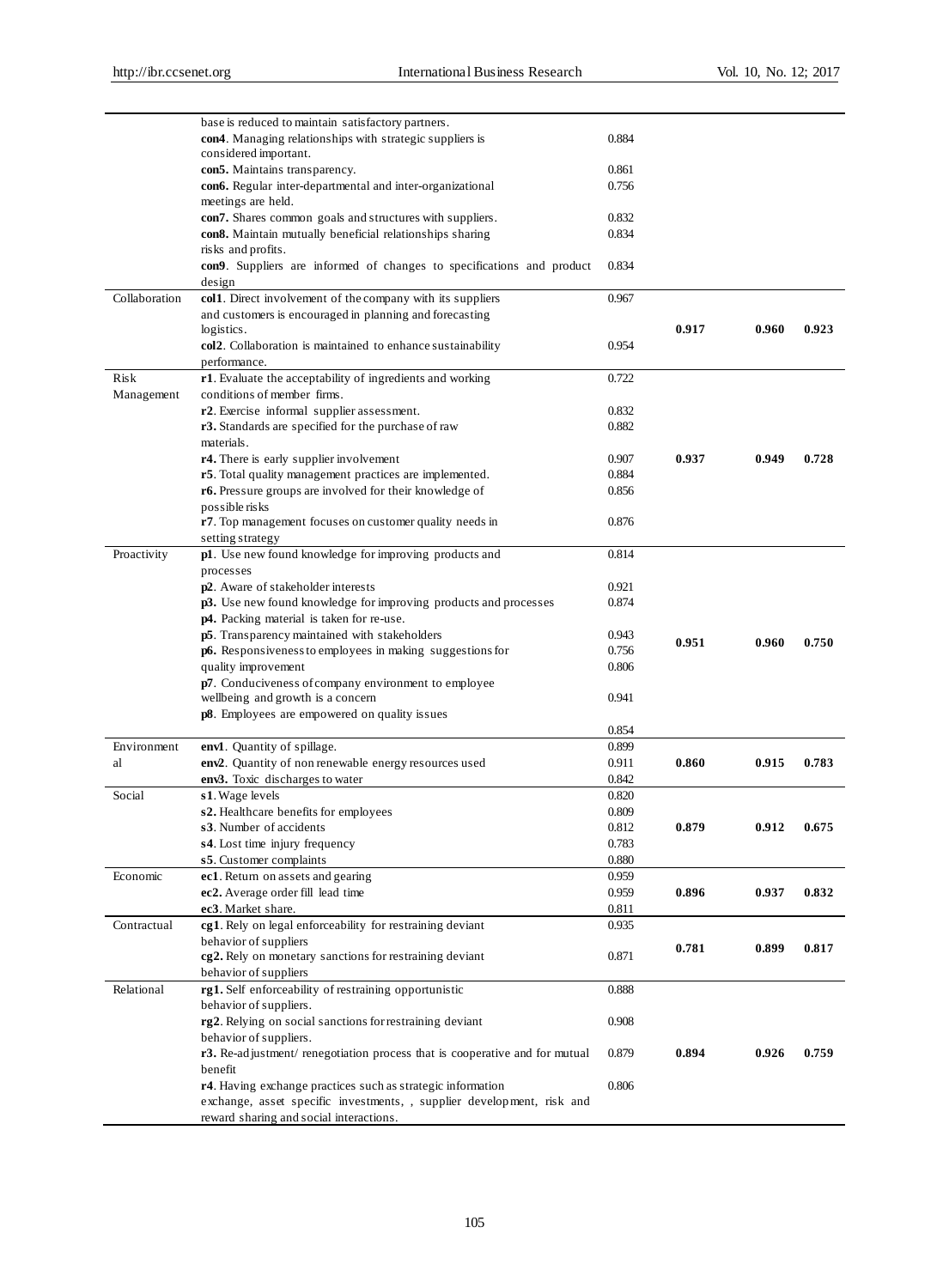|             | COL   | <b>CON</b> | <b>CONG</b> | <b>ECP</b> | <b>ENVP</b> | ORI   | <b>PRO</b> | <b>RELG</b> | <b>RISM</b> | <b>SOCP</b> |
|-------------|-------|------------|-------------|------------|-------------|-------|------------|-------------|-------------|-------------|
| <b>COL</b>  | 0.960 |            |             |            |             |       |            |             |             |             |
| <b>CON</b>  | 0.514 | 0.831      |             |            |             |       |            |             |             |             |
| <b>CONG</b> | 0.382 | 0.406      | 0.904       |            |             |       |            |             |             |             |
| <b>ECP</b>  | 0.501 | 0.570      | 0.652       | 0.912      |             |       |            |             |             |             |
| <b>ENVP</b> | 0.489 | 0.744      | 0.342       | 0.587      | 0.885       |       |            |             |             |             |
| <b>ORI</b>  | 0.524 | 0.694      | 0.572       | 0.881      | 0.777       | 0.862 |            |             |             |             |
| <b>PRO</b>  | 0.546 | 0.795      | 0.493       | 0.707      | 0.717       | 0.793 | 0.866      |             |             |             |
| <b>RELG</b> | 0.354 | 0.510      | 0.592       | 0.672      | 0.489       | 0.797 | 0.614      | 0.871       |             |             |
| <b>RISM</b> | 0.506 | 0.591      | 0.286       | 0.581      | 0.596       | 0.684 | 0.729      | 0.522       | 0.853       |             |
| <b>SOCP</b> | 0.354 | 0.766      | 0.388       | 0.535      | 0.560       | 0.606 | 0.659      | 0.466       | 0.444       | 0.822       |

Table 6. Discriminant Validity through the Fornell Larker Criteria

6.2.1.2 Assessment of Higher Order Constructs

As the research involves exploring relationships at a higher level of abstraction, each second order construct (sustainable supply chain practices, supplier governance and sustainable performance) was assessed for its psychometric properties. Since the degree of explained variance of these constructs are reflected in the first order constructs this is a reflective hierarchical model. The repeated indicator approach was used to arrive at second order constructs (Akter et al., 2010).

In Table 7 the results show that the CRs & AVEs of the second order model are greater than 0.80and 0.50 respectively, which provides evidence of reliable higher order measures.

Table 7. Psychometric Properties for Second Order Constructs

| <b>Construct</b> | <b>Cronbach's Alpha</b> | <b>Composite Reliability</b> | Average Variance Extracted (AVE) |
|------------------|-------------------------|------------------------------|----------------------------------|
| <b>SUSGOV</b>    | 0.880                   | 0.911                        | 0.634                            |
| <b>SUSP</b>      | 0.911                   | 0.925                        | 0.529                            |
| <b>SUSPRAC</b>   | 0.972                   | 0.974                        | 0.556                            |

The model also revealed that all the first order constructs are reflective of the variances in the respective second order constructs. Orientation, continuity, collaboration, risk management and pro-activity explain 74%, 79%, 40%, 69% and 89% of the variance of sustainable supply chain practices respectively. Environmental performance, social performance and economic performance explain 68%, 74% and 67% of the variance of sustainable performance respectively. Contractual governance and relational governance explain 64% and 91% of the variance of supplier governance respectively. All the path coefficients from sustainable supply chain practices, sustainable performance and supplier governance to their first order constructs are significant at P < 0.01 as shown in Table 8.

Table 8. Path Coefficients from Second Order Constructs to First Order Constructs

|                           | <b>Path Coefficient</b> | <b>T Statistics</b> | <b>P</b> Values |
|---------------------------|-------------------------|---------------------|-----------------|
| <b>SUSGOV-&gt; CONG</b>   | 0.804                   | 24.799              | 0.000           |
| <b>SUSGOV-&gt; RELG</b>   | 0.955                   | 140.803             | 0.000           |
| $SUBP - ECP$              | 0.824                   | 28.747              | 0.000           |
| <b>SUSP -&gt; ENVP</b>    | 0.828                   | 25.210              | 0.000           |
| SUSP -> SOCP              | 0.865                   | 32.539              | 0.000           |
| SUSPRAC -> COL            | 0.637                   | 12.851              | 0.000           |
| <b>SUSPRAC -&gt; CON</b>  | 0.889                   | 47.393              | 0.000           |
| SUSPRAC -> ORI            | 0.863                   | 37.097              | 0.000           |
| SUSPRAC -> PRO            | 0.944                   | 137.745             | 0.000           |
| <b>SUSPRAC -&gt; RISM</b> | 0.834                   | 28,901              | 0.000           |

6.2.2 Assessment of Structural Model

The predictive capability and the relationships between the constructs were assessed through the structural model. This exercise was carried out only after an examination of the structural model for collinearity. Based on VIF values it revealed that there isn't significant levels of collinearity among the predictor constructs.

It can be seen from the model estimates that the proposed model shows a high explanatory power (through determination coefficient,  $R^2$ ) for sustainable performance (0.841). The results showing a good explanatory power and provide strong support for the nomological validity of the proposed model.

Since the structural model contained a moderator variable the assessment involved both the direct and interaction effects. When the model was assessed for direct effects the path coefficients from sustainable supply chain practices to sustainable performance and from supplier governance to sustainable performance indicated standardized beta values of 0.820 and 0.123 respectively, representing the hypothesized relationships among the constructs. These path coefficients were significant at  $p < 0.01$  (Table 9) thus providing evidence that both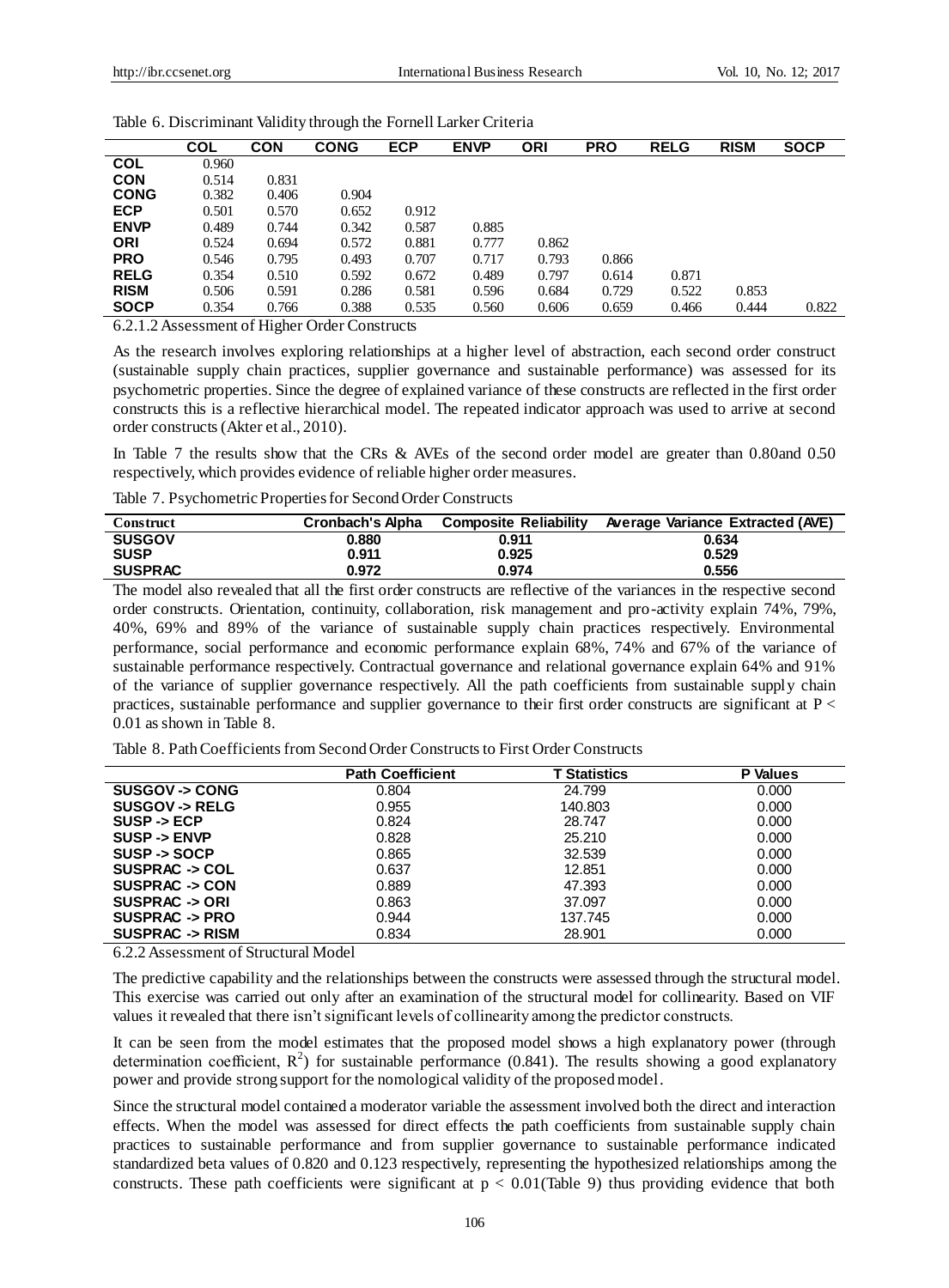sustainable supply chain practices and supplier governance have direct impacts of 82% and 12 % respectively on sustainable performance. With this evidence of a significant, positive impact of both sustainable supply chain practices and supplier governance on sustainable performance, H1 and H2 were supported.

Table 9. Path Coefficients of Direct Effects in the Structural Model

|                     | <b>Path Coefficient</b> | <b>T</b> Statistics | <sup>D</sup> Values |
|---------------------|-------------------------|---------------------|---------------------|
| $SUSGOV \geq SUBP$  | 0.123                   | 2.289               | 0.023               |
| $SUSPRAC \geq SUBP$ | 0.820                   | 18.315              | $0.000\,$           |

Moderating effects are evoked by variables whose variation influences the strength or the direction of a relationship between an exogenous and an endogenous variable (Henseler and Fassott, 2010, Henseler and Chin, 2010). In the present study the researcher attempted to identify how the variation in supplier governance influences the strength of the relationship between sustainable supply chain practices and sustainable performance. The descriptive statistics showed that supplier governance is practiced at a higher level in the apparel manufacturing and exporting industry of Sri Lanka. When an interaction term was introduced to the model to assess the moderation effect of supplier governance a standardized beta value of -0.073 was obtained. This implies that if the level of supplier governance gets higher the relationship between sustainable supply chain practices and sustainable performance would decrease by the size of the interaction term. In other words the initial relationship will decrease by 0.073 and the strength of the relationship will decrease to 0.742 (0.825-0.073).Since such conclusions hold only when the interaction term is significant a bootstrapping procedure was run to find the t-value which gave a value of 5.068 indicating that the finding is significant. Although this path coefficient was statistically significant the relationship was in the opposite direction to what was hypothesized. For firms that practiced more supplier governance, the relationship between sustainable supply chain practices and sustainable performance was found weaker. Hypothesis 3 (H3) has to be rejected with this result.

Table 10. Path Coefficients of the Interaction Effect in the Structural Model

|                              | <b>Path Coefficient</b> | <b>T</b> Statistics | <b>P</b> Values |
|------------------------------|-------------------------|---------------------|-----------------|
| Moderating Effect $1 - SUSP$ | $-0.073$                | 5.007               | 0.000           |
| $SUSGOV \rightarrow SUBP$    | 0.101                   | 2.010               | 0.045           |
| $SUSPRAC - SUSP$             | 0.825                   | 18.326              | 0.000           |

6.2.3 Overall Assessment of the Model

Instead of applying measures of goodness of fit, the structural model in PLS SEM is assessed on the basis of heuristic criteria that are determined by the model's predictive capabilities (Hair et al., 2012, 2013, Henseler et al.,2015,2016). In other words the model is assessed in terms of how well it predicts the endogenous constructs. Therefore the key criteria for assessing the structural model in PLS SEM, are the significance of the path coefficients, level of  $\mathbb{R}^2$  values, the f<sup>2</sup> effect size and the predictive relevance ( $\mathbb{Q}^2$ ).

The most commonly used measure to evaluate the structural model is the coefficient of determination  $(R^2)$ . It indicates the model's predictive accuracy and the variance in the endogenous construct explained by all of the exogenous constructs linked to it. In the present study the predictive accuracy is high with 84.1%variance in sustainable performance being explained by sustainable supply chain practices and supplier governance.The effect sizes for evaluating the predictive importance of each determinant were 0.034 and 2.316 respectively for supplier governance and sustainable supply chain practices indicating a small effect and a large effectof the two variables on sustainable performance. Further, the predictive relevance of the exogenous constructs for the endogenous construct in the model was established with a  $Q^2$  value of 0.377.

## **7. Discussion & Implications**

The results of PLS modeling support two of the hypotheses while rejecting the hypothesis that tested the moderation effect of supplier governance. This brought about an important contribution to the theoretical knowledge in relation to the outcomes of governance when it is applied to suppliers in the context of sustainable performance of manufacturing firms in developing countries.

TCT argues that exchange conditions have varying levels of costs associated with establishing and maintaining a relationship. Firms that are able to match the governance structure with the exchange context perform better (Grover and Saeed, 2007). The underlying argument here is that although opportunism increases where parties invest asymmetrically in an exchange the relation of comparative commitment and opportunism may be moderated by various governance safeguards (Lusch and Brown,1996). It is with this understanding that the researcher expected a positive moderating influence of supplier governance on the relationship between the sustainable supply chain practices of the manufacturers in the apparel exporting industry of Sri Lanka and their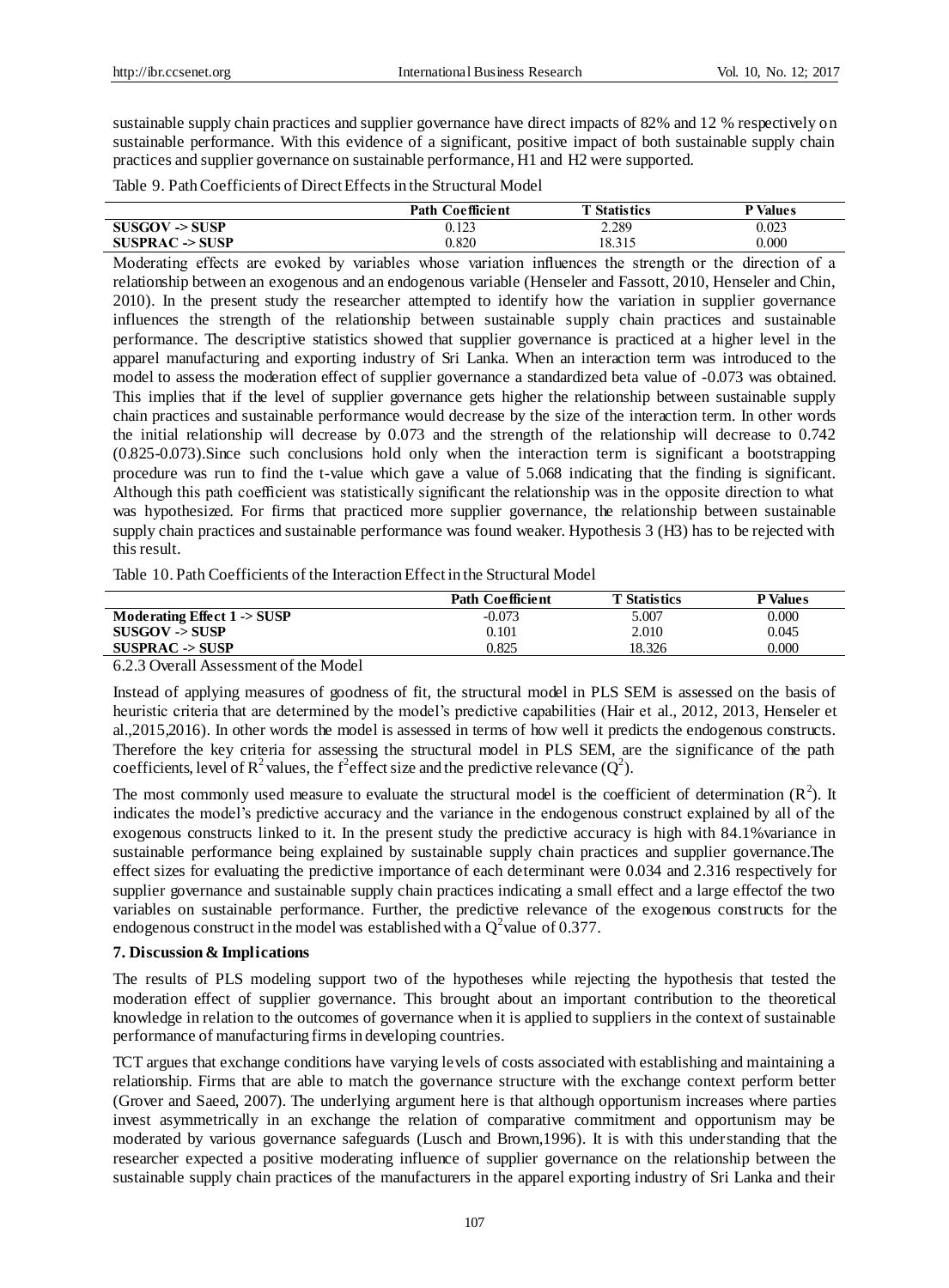sustainable performance. But Hypothesis 3 (H3) which was developed to test this relationship was not supported by the empirical data. Rather it was showing results in the opposite direction.

The application of governance mechanisms in the apparel manufacturing and exporting industry was tested in terms of relational governance and contractual governance which were identified as hybrid governance mechanisms by Cai et al. (2009). According to them quasi integration between organizations should allow them to access resources from one another, including information knowledge to support transaction and innovation, resolve differences between two parties, coordinate activities of two parties to handle environmental uncertainty, improve performance and promote innovation and protect transaction specific investments (TSI) in achieving better results. The existence of both relational and contractual governance were identified as important by the authors since in a highly competitive relationship one should not expect that all disputes can be resolved through such a process whereby the buyer and the supplier work together to settle their differences. Lusch and Brown (1996) also supported this idea when they explain that utility of safeguards that rely on the power of social conformity and sanctions have been questioned since social standards tend to be broadly defined and are subject to varying interpretations and can be manipulated to the advantage of one party thus highlighting the importance of both relational and contractual governance. Cannon et al. (2000) refers to this hybrid structure of governance as plural form of governance. They explain that when the governance structure involves more relational content it makes easy to bring better performance outcomes from contractual governance. Contractual governance is necessary as a mechanism that serves as a broad structural framework for the relationship. The results show that performance suffers when detailed contracts are used without a well-developed social relationship to govern exchanges involving high transactional uncertainty.

But Cannon et al. (2000) explain that while interdependence motivates companies to develop complicated contracts between them, such contracts are often expensive to draft and cover all possible future contingencies so that the parties to an exchange tend to rely more on relational governance elements to safeguard the relationship. As a result the plural governance mechanisms that bring positive outcomes to the exchange parties does not take place all the time.

In the apparel manufacturing and exporting industry of Sri Lanka the researcher could identify the practice of both relational and contractual governance. However in explaining total supplier governance in the measurement model, relational governance explained 91%. But as explained in previous literature the outcomes of relational governance are relatively weaker than the contractual governance although they bring positive results in combination. Sri Lanka being a developing nation the manufacturers are unable to spend large amounts on contracts and therefore they are heavily dependent on the suppliers who are recommended by their customers. This fact was revealed in the in depth interviews with the representatives of the manufacturing firms. The re ason for not getting the expected results for H3 might be due to the fact that relational governance could not bring better outcomes for the exchange parties since the optimal level of contractual governance was not present to bring the positive outcome.

But in contrast to this finding Cai et al. (2009) suggest that increasing the relational content of a governance structure alone results in enhanced performance for relationships involving both high levels of transactional uncertainty as well as low levels of uncertainty. They argue that joint planning, joint problem solving and collaborative communication are important elements of relational governance and if the relational governance is confined merely to problem solving the expected improvements in performance are less likely. The position in the apparel manufacturing and exporting industry of Sri Lanka could be similar in nature where the supplier governance is not supporting the relationship between the sustainable supply chain practices of the organizations in the apparel manufacturing and exporting industry of Sri Lanka and their sustainable performance. This has to be further studied since the questionnaire items used in the present study did not directly question the practice of joint problem solving. An important fact here is that relational governance is said to bring positive outcomes only when the relational content is increased alone. But in the Sri Lankan context both contractual and relational governance is practiced.

There is also a completely different argument which highlights that when environments are more certain or tasks involve little ambiguity, with few relationship specific adaptations, future contingencies can be projected with greater accuracy and addressed more precisely in a written agreement. There is little need to modify contracts or rely on other safeguards under such conditions. Therefore when the exchanges involve low levels of transactional uncertainty enhanced performance does not occur by coupling contractual governance and relational content. By relating these explanations what the researcher could infer from the findings is that the firms in the apparel manufacturing and exporting industry of Sri Lanka may be exposed to a more certain exchange environment where future contingencies can be projected with greater accuracy, less ambiguity is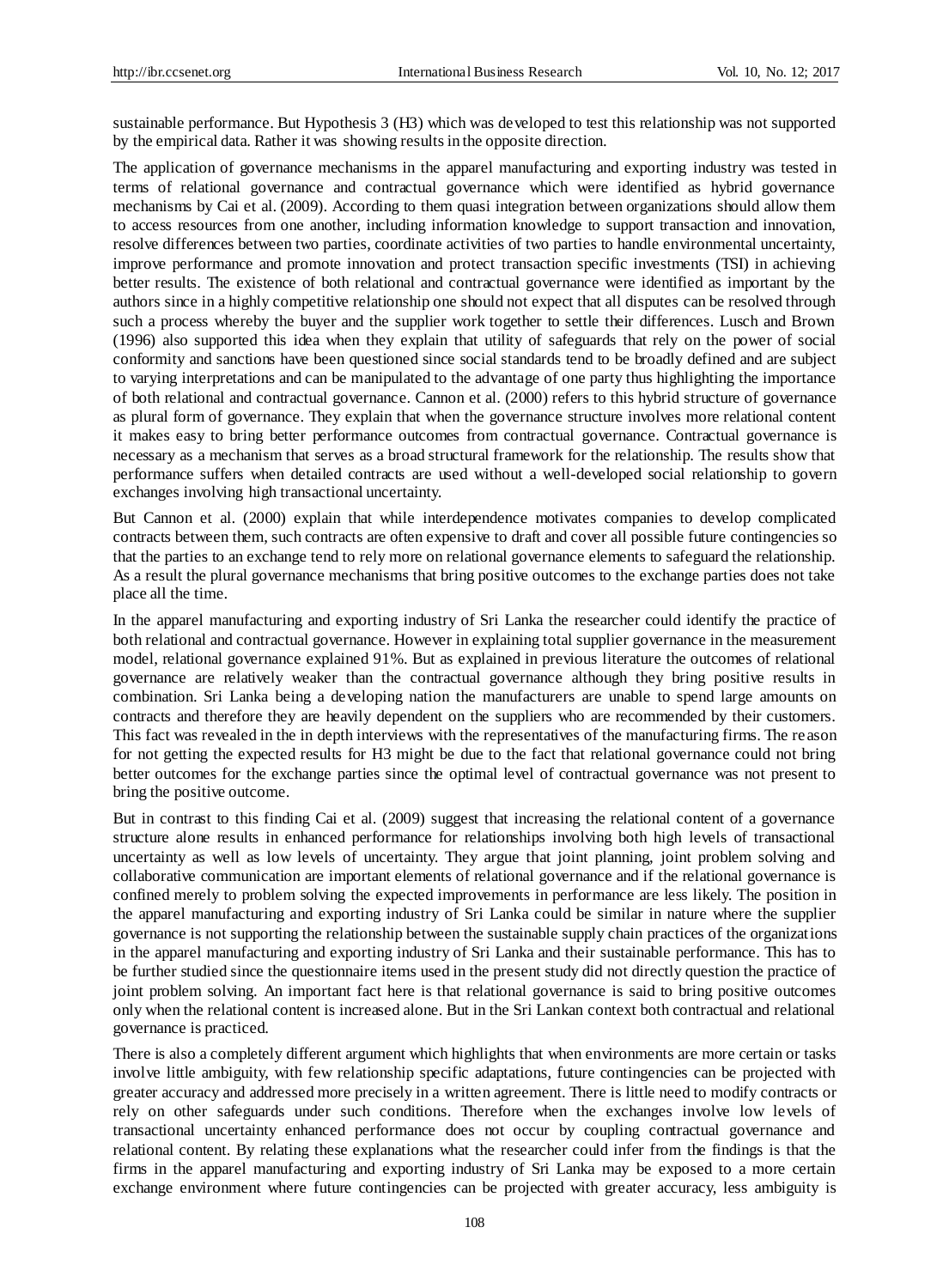present and few relationship specific adaptations exist where relational norms become unnecessary. The suppliers with whom these manufacturing firms deal with are specified by the customers. Therefore it is reasonable to assume that the above characteristics are prevalent in the exchanges that are formed by the apparel manufacturing and exporting firms in Sri Lanka with their suppliers. Literature suggests that contractual governance would be sufficient to obtain better outcomes under such circumstances. This might have been a possible reason for the negative moderating effect of supplier governance on the relationship between the sustainable supply chain practices and sustainable performance of firms in the apparel manufacturing and exporting industry of Sri Lanka since they adopted a plural governance mechanism with relational governance at a comparatively higher level.

#### **8. Conclusion**

Organizations in the apparel manufacturing and exporting industry of Sri Lanka have suppliers of material and accessories with whom they build relationships in delivering a valued product to their customers. These organizations are compelled to engage in sustainable production to satisfy the requirements of their stake holders. Governance is a strategy suggested in literature that helps firms to bring better exchange outcomes. Therefore the researcher expected that by exercising supplier governance the manufacturers could improve the relationship between sustainable supply chain practices and sustainable performance. However the data collected from 154 firms in the industry revealed that this logic does not hold true in the apparel manufacturing and exporting industry of Sri Lanka. With the arguments presented in literature researcher concluded that a plural mechanism of governance may not be a suitable one for supplier governance of these firms. The environment they face can be assumed to be much certain since there are less chances of adaptation and less ambiguity in the exchange relationship when much of the exchanges with suppliers are explained and detailed by the customer who is at the other end of the supply chain. There is also a possibility that the method used to analyze performance and relational governance mechanisms in this particular study and those of others is different and therefore the finding of different studies were not of similar nature to clearly confirm the existing theory.

#### **References**

- Afthanorhan, W. M. A. B. W. (2013). A comparison of partial least square structural equation modeling (PLS-SEM) and covariance based structural equation modeling (CB-SEM) for confirmatory factor analysis. *International Journal of Engineering Science and Innovative Technology*, *2*(5), 198-205. http://www.ijesit.com/Volume%202/Issue%205/IJESIT201305\_27.pd
- Akter, S., D'Ambra, J., & Ray, P. (2010). Service quality of mHealth platforms: development and validation of a hierarchical model using PLS. *Electronic Markets*, *20*(3-4), 209-227. https://doi.org/10.1007/s12525-010-0043-x
- Beske, P., & Seuring, S. (2014). Putting sustainability into supply chain management. *Supply Chain Management: An International Journal*, *19*(3), 322-331. https://doi.org/10.1108/SCM-12-2013-0432
- Bitran, G. R., Gurumurthi, S., & Sam, S. L. (2006). Emerging trends in supply chain governance. https://doi.org/10.2139/ssrn.882086
- Blandine, A., Gunasekaran, A., & Alain, S. (2012). Sustainable supply management: An empirical study. *International Journal of Production Economics*, *140*(1). https://econpapers.repec.org/RePEc:eee:proeco:v:140:y:2012:i:1:p:168-182
- Bollen, K. (2002). Latent Variables in Psychology and the Social Sciences. *Annu. Rev*. *Psychol, 53*, 605-634. https://doi.org/10.1146/annurev.psych.53.100901.135239
- Bollen, K., & Lennox, R. (1991). Conventional wisdom on measurement: A structural equation perspective. *Psychological bulletin*, *110*(2), 305. https://doi.org/10.1037/0033-2909.110.2.305
- Brammer, S., & Millington, A. (2008). Does it pay to be different? An analysis of the relationship between corporate social and financial performance. *Strategic Management Journal*, *29*(12), 1325-1343. https://doi.org/10.1002/smj.714
- Cai, S., Yang, Z., & Hu, Z. (2009). Exploring the governance mechanisms of quasi-integration in buyer–supplier relationships. *Journal of Business Research*, *62*(6), 660-666. https://doi.org/10.1016/j.jbusres.2008.02.004
- Cannon, J. P., Achrol, R. S., & Gundlach, G. T. (2000). Contracts, norms, and plural form governance. *Journal of the Academy of Marketing Science*, *28*(2), 180-194. https://doi.org/10.1177/0092070300282001
- Cao, M., & Zhang, Q. (2011). Supply chain collaboration: Impact on collaborative advantage and firm performance. *Journal of operations management*, *29*(3), 163-180. https://doi.org/10.1016/j.jom.2010.12.008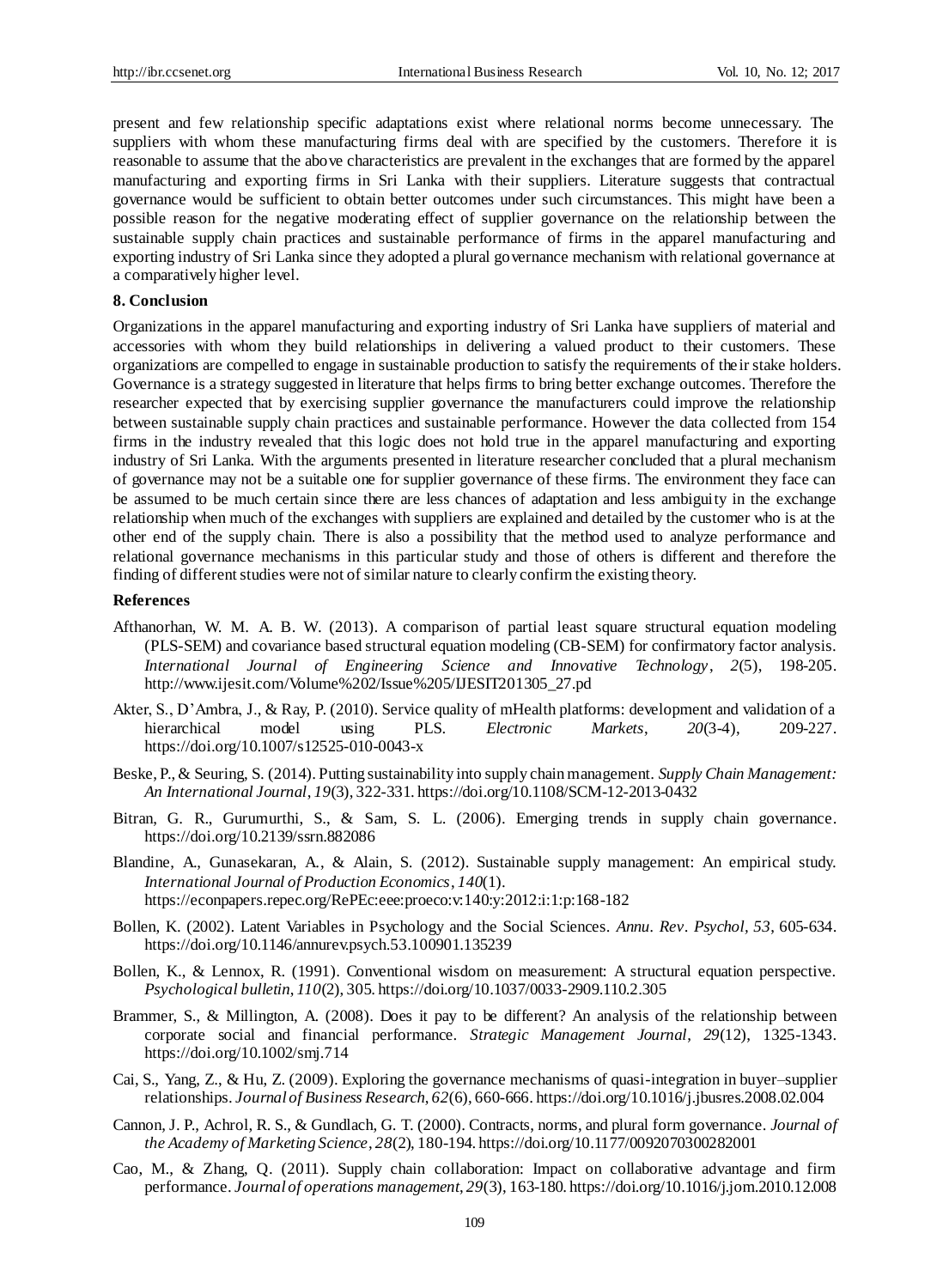- Carey, S., & Lawson, B. (2011). Governance and social capital formation in buyer-supplier relationships. *Journal of Manufacturing Technology Management*, *22*(2), 152-170. https://doi.org/10.1108/17410381111102199
- Carter, C. R., & Rogers, D. S. (2008). A framework of sustainable supply chain management: moving toward new theory. *International journal of physical distribution & logistics management*, *38*(5), 360-387. https://doi.org/10.1108/09600030810882816
- Chin, W. W. (1998). The partial least squares approach to structural equation modeling. *Modern methods for business research*, *295*(2), 295-336.[Online]. Available at https://books.google.lk/
- Chuah, P., Peng Wong, W., Ramayah, T., & Jantan, M. (2010). Organizational context, supplier management practices and supplier performance: A case study of a multinational company in Malaysia. *Journal of Enterprise Information Management*, *23*(6), 724-758. https://doi.org/10.1108/17410391011088619
- Cox, A., Watson, G., Lonsdale, C., & Sanderson, J. (2004). Managing appropriately in power regimes: relationship and performance management in 12 supply chain cases. *Supply Chain Management: An International Journal*, *9*(5), 357-371. https://doi.org/10.1108/13598540410560748
- Cronbach, L. J. (1951). Coefficient alpha and the internal structure of tests. *psychometrika*, *16*(3), 297-334. https://doi.org/10.1007/BF02310555
- Espallardo, M. H., Orejuela, A. R., & Pérez, M. S. (2010). Inter-organizational Governance, Learning and Performance in Supply Chains. *Supply Chain Management: An International Journal*, *15*(2), 101-114. https://doi.org/10.1108/13598541011028714
- Fornell, C., & Larcker, D. F. (1981). Structural equation models with unobservable variables and measurement error: Algebra and statistics. *Journal of marketing research*, 382-388. https://doi.org/10.2307/3150980
- Gefen, D., & Straub, D. (2005). A practical guide to factorial validity using PLS-Graph: Tutorial and annotated example. *Communications of the Association for Information systems*, *16*(1), 5. http://aisel.aisnet.org/cais/vol16/iss1/5
- Golicic, S. L., & Smith, C. D. (2013). A meta analysis of environmentally sustainable supply chain management practices and firm performance. *Journal of supply chain management*, *49*(2), 78-95. https://doi.org/10.1111/jscm.12006
- Granovetter, M. (1985). Economic Action and Social Structure: The Problem of Embededdness, *American Journal of Sociology*, *91*(3), 481-510. https://doi.org/10.1086/228311
- Grover, V., & Saeed, K. A. (2007). The Impact of Product, Market and Relationship Characteristics on Inter organizational System Integration in Manufacturer Supplier Dyads. *Journal of Management Information Systems*, *23*(4), 185-216. https://doi.org/10.2753/MIS0742-1222230409
- Hair Jr, J. F., Hult, G. T. M., Ringle, C., & Sarstedt, M. (2016). *A primer on partial least squares structural equation modeling (PLS-SEM)*. https://doi.org/10.1080/1743727X.2015.1005806
- Hair, J. F., Ringle, C. M., & Sarstedt, M. (2012). Partial least squares: the better approach to structural equation modeling? https://papers.ssrn.com/soL3/papers.cfm?abstract\_id=2227601
- Hair, J. F., Ringle, C. M., & Sarstedt, M. (2013). Partial least squares structural equation modeling: Rigorous applications, better results and higher acceptance. https://doi.org/10.1016/j.lrp.2013.01.001
- Hair, J. F., Sarstedt, M., Pieper, T. M., & Ringle, C. M. (2012). The use of partial least squares structural equation modeling in strategic management research: a review of past practices and recommendations for future applications. *Long range planning*, *45*(5), 320-340. https://doi.org/10.1016/j.lrp.2012.09.008
- Henseler, J., & Chin, W. W. (2010). A comparison of approaches for the analysis of interaction effects between latent variables using partial least squares path modeling. *Structural Equation Modeling*, *17*(1), 82-109. https://doi.org/10.1080/10705510903439003
- Henseler, J., & Fassott, G. (2010). Testing moderating effects in PLS path models: An illustration of available procedures. In *Handbook of partial least squares*, 713-735. https://doi.org/10.1007/978-3-540-32827-8\_31
- Henseler, J., Hubona, G., & Ray, P.A. (2016). Using PLS path modeling in new technology research: updated guidelines. *Industrial management & data systems*, *116*(1), 2-20. https://doi.org/10.1108/IMDS-09-2015-0382
- Henseler, J., Ringle, C. M., & Sarstedt, M. (2015). A new criterion for assessing discriminant validity in variance-based structural equation modeling. *[Journal of the Academy of Marketing Science](https://link.springer.com/journal/11747)*, *43*(1), 115-135.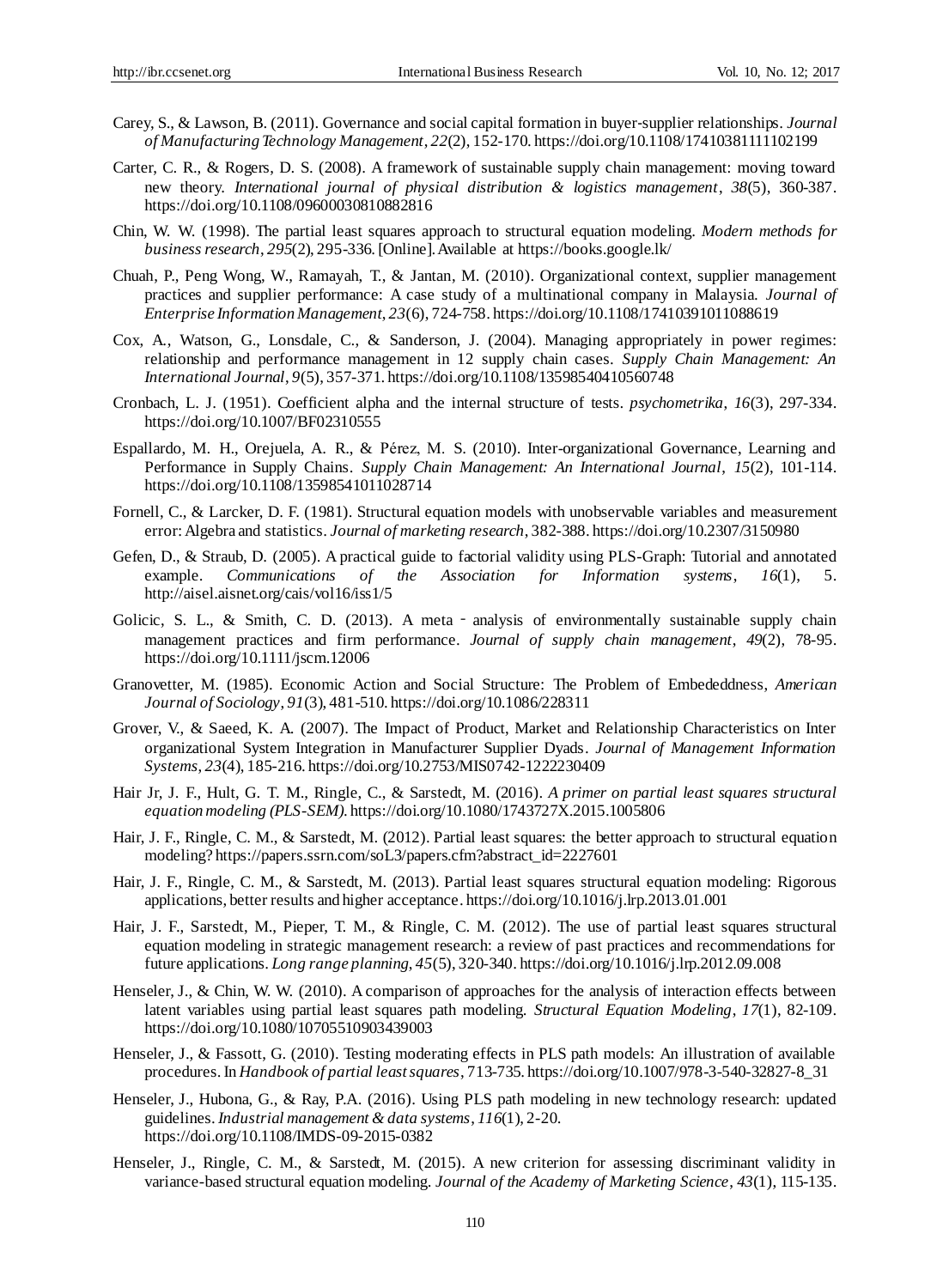https://doi.org/10.1007/s11747-014-0403-8

- Hubbard, G. (2009). Measuring Organizational Performance: Beyond the Triple Bottom Line. *Business Strategy and the Environment*, *18,* 177-191. https://doi.org/10.1002/bse.564
- Jarvis, C. B., MacKenzie, S. B., & Podsakoff, P. M. (2003). A critical review of construct indicators and measurement model misspecification in marketing and consumer research. *Journal of consumer research*, *30*(2), 199-218. https://doi.org/10.1086/376806
- Krause, D. R., & Ellram, L. M. (1997). Success factors in supplier development. *International Journal of Physical Distribution& Logistics Management, 27*(1), 39-52. https://doi.org/10.1108/09600039710162277
- Law, K. S., Wong, C. S., & Mobley, W. H.(1998). Toward a Taxonomy of Multidimensional Constructs. *Academy of Management Review*, *23*(4), 741-755. http://amr.aom.org/content/23/4/741.short
- Liker, J. K., & Choi, T. Y. (2006). Building Deep Supplier Relationships. .*Harvard Business Review on Supply Chain Management*.
- Lusch, R. F., & Brown, J. R. (1996). Interdependency, contracting, and relational behavior in marketing channels. *The Journal of Marketing*, 19-38. https://doi.org/10.2307/1251899
- Mellewigt, T., Madhok, A., & Weibel, A. (2007).Trust and Formal Contracts in Inter-organizational Relationships – Substitutes and Complements. *Managerial and Decision Economics*, *28*(8) (Dec., 2007), 833-847. https://doi.org/10.1002/mde.1321
- Moretto, A. et. al. (2012). Sustainability in the Fashion Industry: An Important Source of Supply Chain Innovation, Decision Sciences Institute 43<sup>rd</sup> Annual Conference, www.research.allacademic.com
- Mulaik, S. A. (2009). *Foundations of factor analysis*. CRC press, Mulaik, CRC press , books.google.com
- Nahapiet, J., & Ghoshal, S. (1998). Social Capital, Intellectual Capital, and the Organizational Advantage. *The Academy of Management Review*, *23*(2), 242-266, Published by: Academy of Management, http://amr.aom.org/content/23/2/242.short
- Pfeffer, J., & Salanick, G. R. (2003). The External Control of Organizations. Stanford University Press, books.google.com
- Poppo, L., & Zenger, T. (2002). Do Formal Contracts and Relational Governance Function as Substitutes or Complements? *Strategic Management Journal*, *23,* 707-725. https://doi.org/10.1002/smj.249
- Rao, P., & Holt, D. (2005). Do green supply chains lead to competitiveness and economic performance? *International Journal of Operations & Production Management*, *25*(9), 898-916. https://doi.org/10.1108/01443570510613956
- Reuter, C., Foerstl, K. A. I., Hartmann, E. V. I., & Blome, C. (2010). Sustainable global supplier management: the role of dynamic capabilities in achieving competitive advantage. *Journal of Supply Chain Management*, *46*(2), 45-63. https://doi.org/10.1111/j.1745-493X.2010.03189.x
- Rose, S., Spinks, N., & Canhoto, A. I. (2014). *Management research: Applying the principles*. books.google.com
- Rowley, T., Behrens, D., & Krackhardt, D. (2000). Redundant governance structures: an analysis of structural and relational embeddedness in the steel and semiconductor industries. *Strategic Management Journal*, *21*(3), 369-386. https://doi.org/10.1002/(SICI)1097-0266(200003)21:3<369::AID-SMJ93>3.0.CO;2-M
- Schaltegger, S., & Burritt, R. (2014). Measuring and managing sustainability performance of supply chains: Review and sustainability supply chain management framework. *Supply Chain Management: An International Journal*, *19*(3), 232-241. https://doi.org/10.1108/SCM-02-2014-0061
- Seuring, S., & Müller, M. (2008). From a literature review to a conceptual framework for sustainable supply chain management. *Journal of cleaner production*, *16*(15), 1699-1710. https://doi.org/10.1016/j.jclepro.2008.04.020
- Verdecho, M. J., Alfaro-Saiz, J. J., & Rodriguez-Rodriguez, R. (2012). A performance measurement framework for monitoring supply chain sustainability. 6th International Conference on Industrial Engineering and Indusrial Management. XVI Congreso de Ingenier á de organización. Vigo, July 18-20, [Online]. Available at adingor.es
- Wathne, K. H., & Heide, J.B.(2004). Relationship Governance in a Supply Chain Network. *Journal of Marketing*, *68*(1), 73-89. Published by American Marketing Association. https://doi.org/10.1509/jmkg.68.1.73.24037